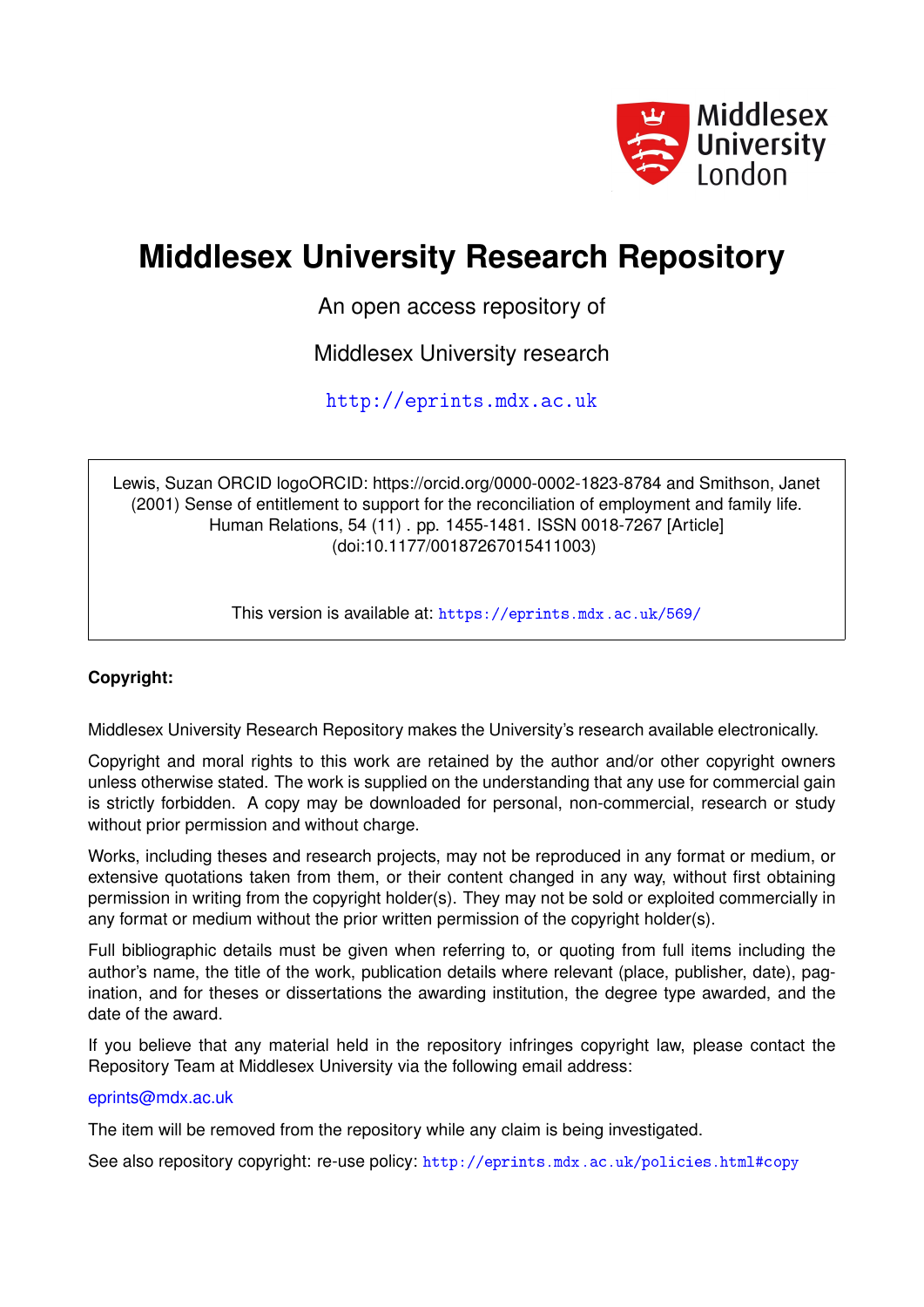## Human Relations http://hum.sagepub.com

## **family life Sense of entitlement to support for the reconciliation of employment and**

Human Relations 2001; 54; 1455 Suzan Lewis and Janet Smithson

http://hum.sagepub.com/cgi/content/abstract/54/11/1455 The online version of this article can be found at:

> Published by: SSAGE Publications http://www.sagepublications.com

> > On behalf of: [The Tavistock Institute](http://www.tavinstitute.org/index.php)

**Additional services and information for Human Relations can be found at:**

**Email Alerts:** <http://hum.sagepub.com/cgi/alerts>

**Subscriptions:** <http://hum.sagepub.com/subscriptions>

**Reprints:** <http://www.sagepub.com/journalsReprints.nav>

**Permissions:** <http://www.sagepub.com/journalsPermissions.nav>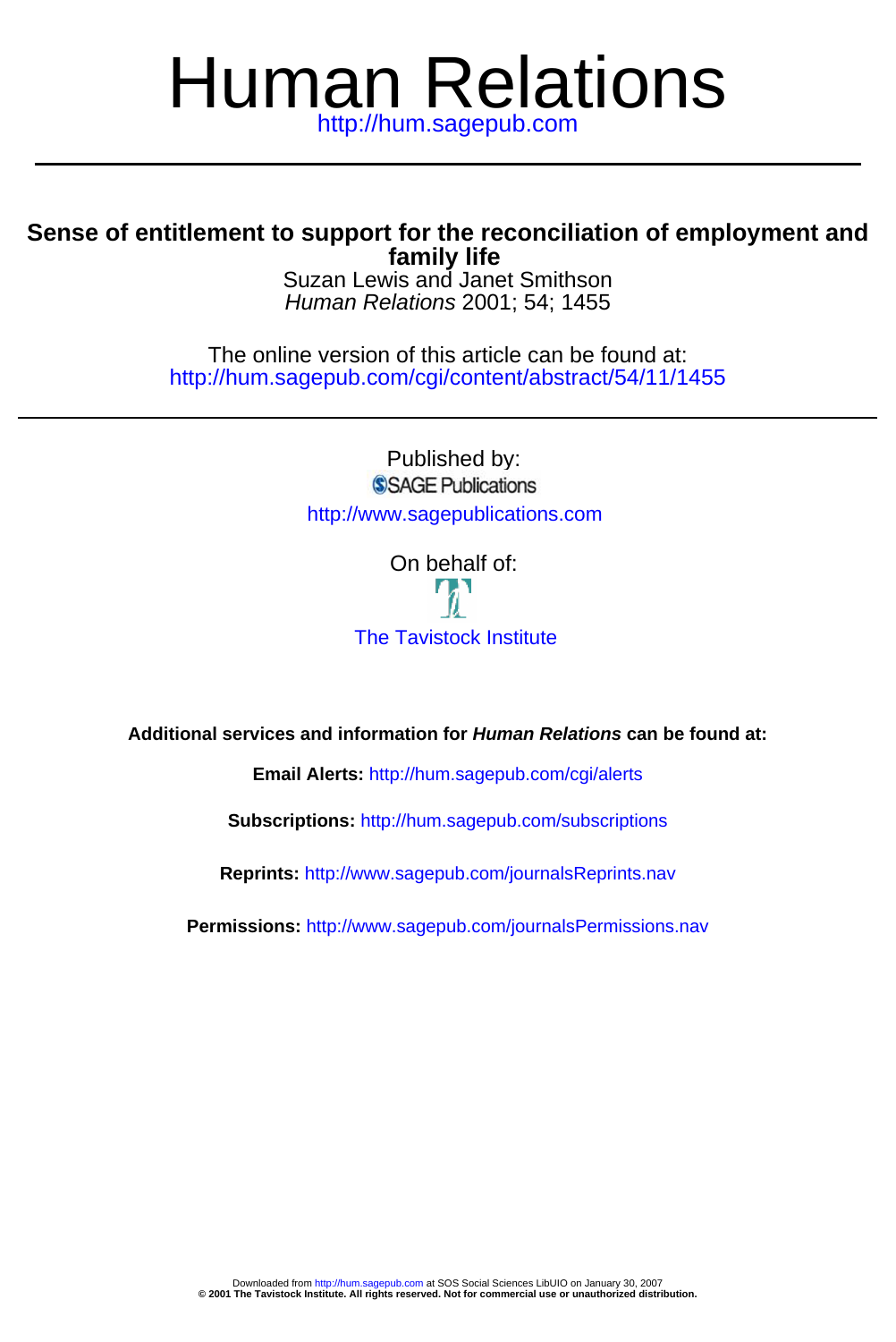

**Human Relations**

[0018-7267(200111)54:11] Volume 54(11): 1455–1481: 019625 Copyright © 2001 The Tavistock Institute ® [SAGE Publications](http:\\www.sagepub.co.uk) London, Thousand Oaks CA, New Delhi

## **Sense of entitlement to support for the reconciliation of employment and family life**

## *[Suzan Lewis and Janet Smithson](#page-28-0)*

## ABSTRACT This article explores young European women and men's expectations of support – from the state and employers – for reconciling paid employment and family life. It is based on a qualitative study employing focus groups with young women and men in Norway, Sweden, Portugal, Ireland and the UK. Drawing on the concept of sense of entitlement, derived from social justice theory, it was expected that the type of welfare state and 'gender contract' that young adults have experienced will influence their sense of entitlement to support for work and family life. Findings indicate that participants perceived their entitlement to state and employer support differently across national context. However this is moderated by gender, parental and occupational status, and particularly by awareness of provisions in other countries in the case of state support, while perceived entitlement to employer support varies according to the specific policy considered, gender and perception of benefits to employers. Some implications for public policy makers and employers are discussed.

KEYWORDS cross-national perspectives = entitlement = gender = work–family

## **Introduction**

With the expanding role of women in the workforce, changes in family structures and an ageing population, most people will combine employment with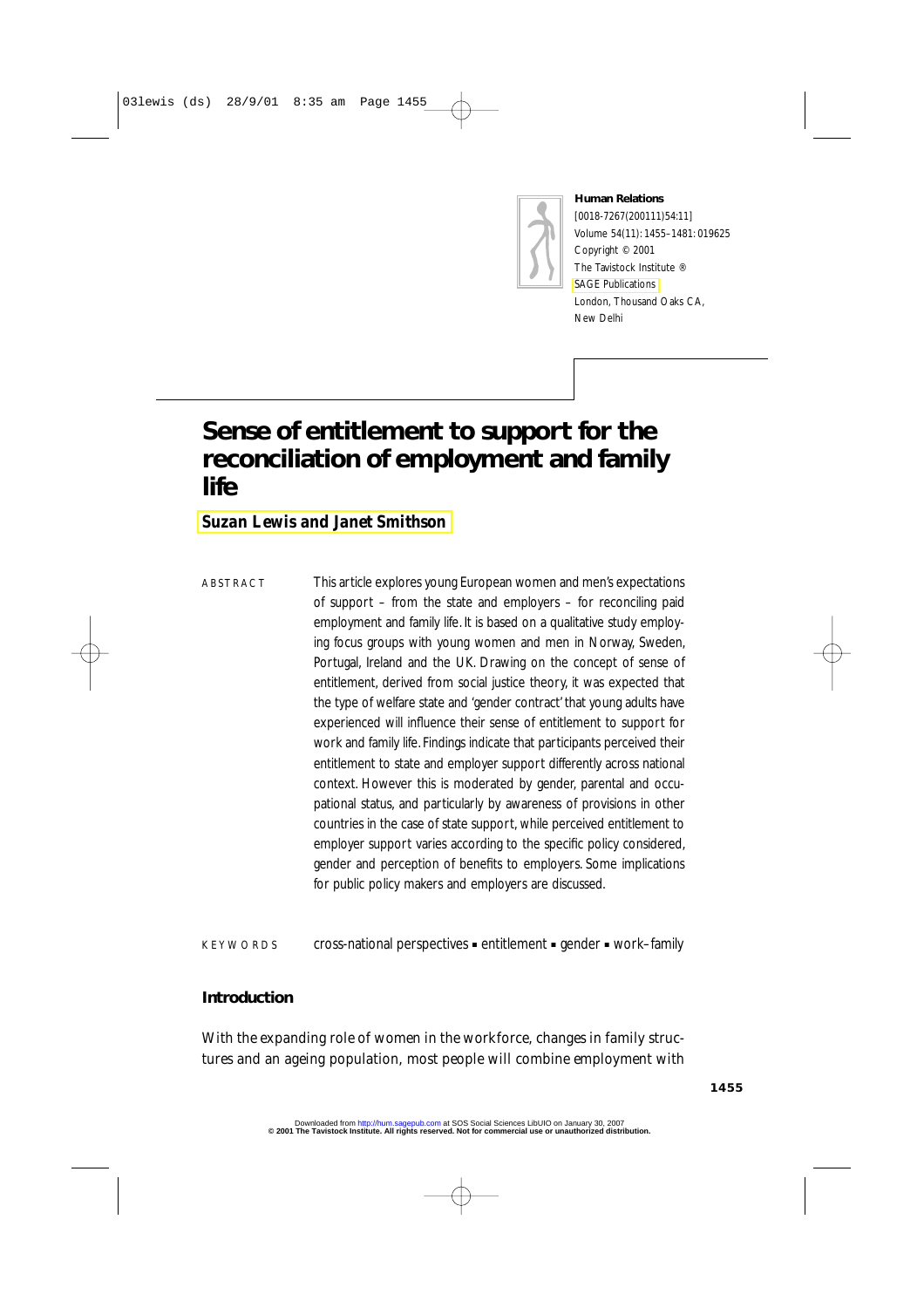family care responsibilities at some stage in the life cycle. Employers are increasingly being urged to develop what have variously been termed 'family friendly', 'work–family' or 'work–life' policies, including dependent care, family-related leave and other forms of working-time flexibility, to enable employees to balance multiple roles. There is a growing literature examining employees' needs for, and expectations of, such support (e.g. Lewis & Cooper, 1989; Brannen & Moss, 1991). However, the majority of research in this area has taken place in North America where there is little expectation of a role for the state (Gonyea & Googins, 1996). The situation in Europe is somewhat different.

Encouraging governments and employers to provide support for the reconciliation of employment and family life for women and men has been a major thrust of the European Union's drive for equal opportunities in the labour market and beyond (Holt & Thaulow, 1996; Moss, 1996; European Commission, 1999a, 1999b). This has generated a number of European Directives, such as the Parental Leave Directive and Part-Time Work Directive which national governments are required to implement. National responses to these Directives vary. Some governments have implemented these minimally, for example by providing entitlement to unpaid parental leave, while others, particularly in the Nordic countries, already had policies in place which went well beyond the minimum standards set by the European Directives; for example, paid parental leave and measures to encourage men to take up this leave (Deven & Moss, 2000). Employers, in turn, are required to comply with national legislation but while some do so reluctantly and minimally, others enhance statutory entitlements. Different levels of state support for reconciliation of work and family are therefore experienced across European states, while employer support may differ both between and within nation states.

The intention of the European Directives and national governments' responses, is to enable individual women and men to combine employment and parenting by expanding choices available. It is widely assumed that employer work–family policies can minimize work–family conflict and other negative outcomes and enhance the positive reconciliation of employment and family life but the evidence for these outcomes is mixed (Kossek & Oseki, 1999). The impact of work–family policies depends on how they are experienced by individual employees, and particularly on the extent to which they enhance feelings of personal control (Thomas & Ganster, 1995; Kossek & Oseki, 1999). This, in turn, is influenced by values and belief systems, in the workplace and beyond (Lewis, 1997). State and employer policies designed to support reconciliation of work and family and gender equity may have the potential to enhance individual feelings of control and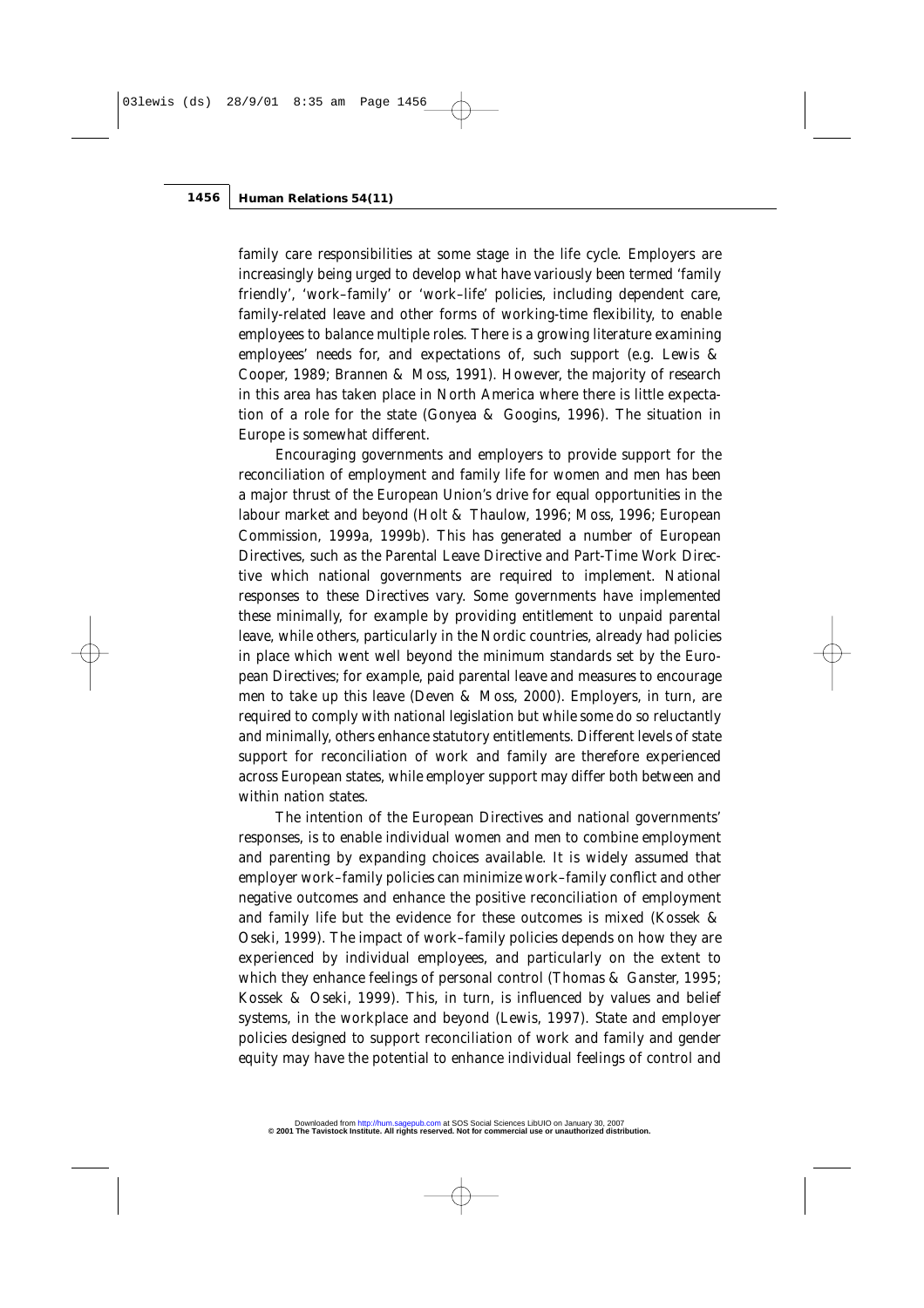autonomy by extending choice of working and caring patterns. However, there is considerable evidence that take-up of statutory and workplace provisions for work–family reconciliation is often limited, particularly among men (Hochschild, 1997). Sense of entitlement to support of this nature does not necessarily reflect objective entitlements (Lewis & Lewis, 1997). Lack of take-up has been explained in terms of organizational cultural barriers and gender expectations (Haas & Hwang, 1995; Lewis, 1997) which influence the subjective meanings that individuals attach to work–family policies (Grover, 1991). These include, for example, perceptions of work–family arrangements as favours or entitlements, and as fair or unfair. However research on sense of entitlement and take-up of workplace work–family policies often neglects the impact of wider social values and policy. This study examines perceptions of fairness and entitlement to work–family support in relation to values and entitlements inherent in national social policy contexts. In so doing it integrates psychological and social policy approaches.

We argue that sense of entitlement to support for reconciling work and family may vary in different national contexts. Traditional gender expectations may be challenged as it becomes increasingly normative for women to combine employment and family roles, and more men are expected to increase their involvement in family as well as paid work (Aryee et al., 1998). It is therefore arguable that younger generations of workers may perceive work–family provisions as entitlements to enable them to combine these roles. However temporary employment contracts are increasingly common for this age group (European Commission, 1997) and this may affect sense of entitlement to employer provisions. The goal of the study reported here is to examine sense of entitlement to support for combining work and family roles from the state and from employers, among groups of young adults in five European welfare state contexts.

#### **Theoretical framework**

Drawing on social justice theory, a distinction can be made between supports which are expected and regarded as entitlements or rights, and those which are regarded as favours that have to be negotiated and/or reciprocated. Sense of entitlement is a concept used to denote a set of beliefs and feelings about rights and entitlements, or legitimate expectations, based on what is perceived to be fair and equitable (Major, 1993; Bylsma & Major, 1994; Lewis, 1996). It is different from, albeit influenced by, actual legal or other objective entitlements (Lewis, 1996). A limited subjective sense of entitlement to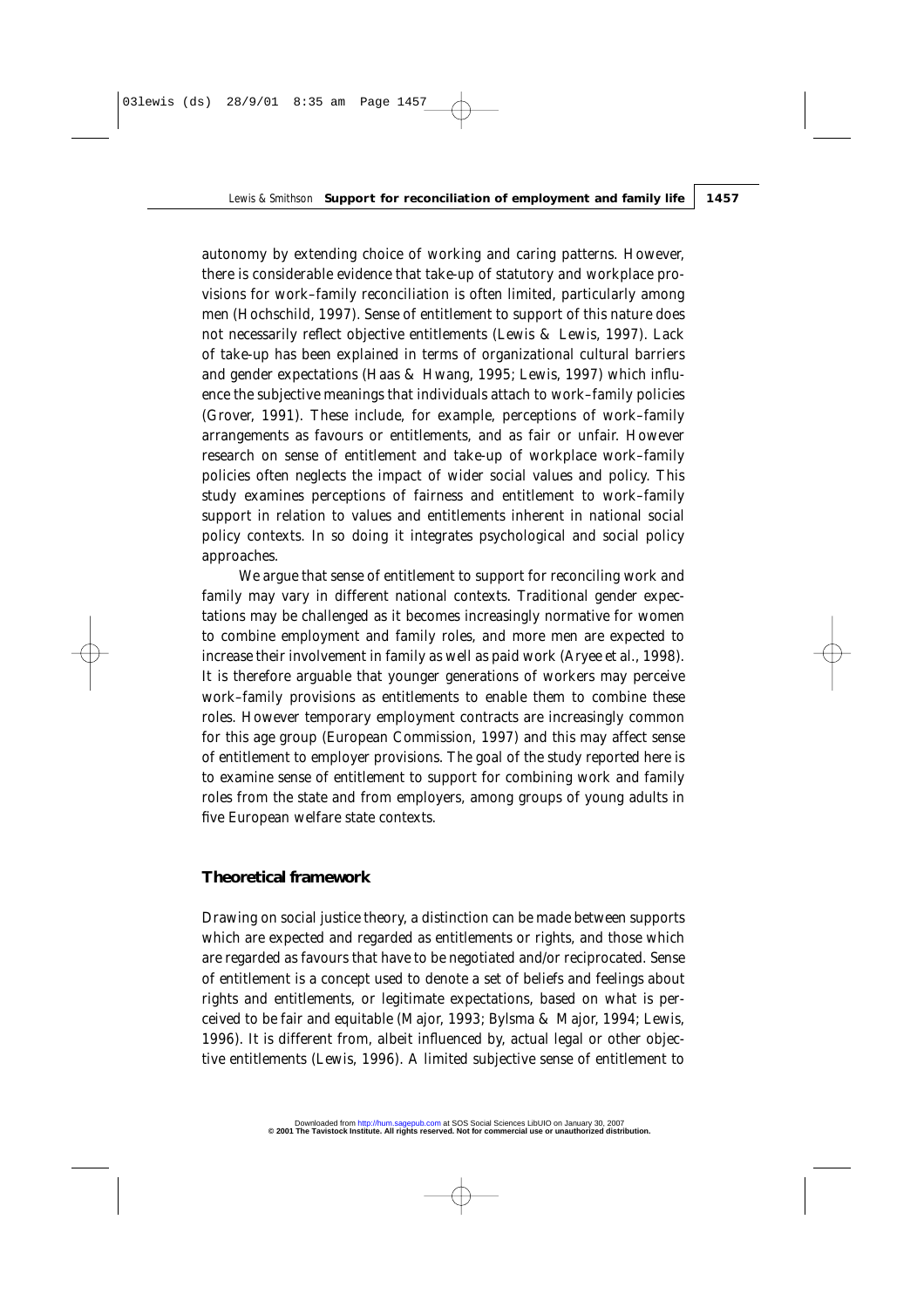be able to work in ways that are compatible with family demands can create low expectations of employer, state or other support, over-gratitude for any support available and a reluctance to demand further changes (Lewis, 1996; Lewis & Lewis, 1997).

Research on sense of entitlement has consistently shown that men and women feel entitled to different outcomes in employment where, for example, women may feel entitled to lower rates of pay or other rewards (Bylsma & Major, 1994; Desmarais & Curtis, 1997) and in family life, where women often express satisfaction with an unequal division of labour (Major, 1993; Burgoyne & Lewis, 1994; Reichle, 1996). Explanations of this disparity are usually framed in terms of social processes (e.g. Major, 1993). However, most of the research in this area has been experimental and laboratory based (e.g. Byslma & Major, 1994) or carried out in naturalistic but narrowly defined contexts (e.g. Burgoyne & Lewis, 1994) and has not directly explored the impact of broader social context on these processes. One way in which this can be achieved is via cross-national research. This provides opportunities to explore sense of entitlement to specific gender related outcomes in a 'living laboratory' of different national social policy contexts and the values that these reflect.

Sense of entitlement is theorized as determined by social comparison processes (Lerner, 1987), influenced by social context and ideology (Lewis, 1996) and constructed on the basis of social, normative and feasibility comparisons (Major, 1987, 1993; Lewis, 1996). Judgements about what is fair or equitable are made on the basis of normative comparisons with others who are assumed to be similar to oneself (Major, 1993; Bylsma & Major, 1994). For example, women's reporting of relative satisfaction with an unequal division of family labour has been explained by their tendency to compare themselves with other women, rather than with their male partners (Major, 1993).

Gender appears to be particularly significant in influencing what is perceived as normative, appropriate and feasible. If motherhood is constructed as a woman's primary role then employment is often constructed as something extra, which women take on for their own satisfaction and independence, even if their income is essential for the family (Lewis et al., 1999). In this context, fathers' participation in family care is constructed as help rather than a shared responsibility (Hochschild, 1997). Hence women with traditional gender expectations will feel less entitled to support to enable them to work when they have family responsibilities, and men less entitled to employer support for involvement in caring. Gender roles thus prescribe different entitlements for women and men in the home and in employment.

As European countries differ in the extent to which an ideal of gender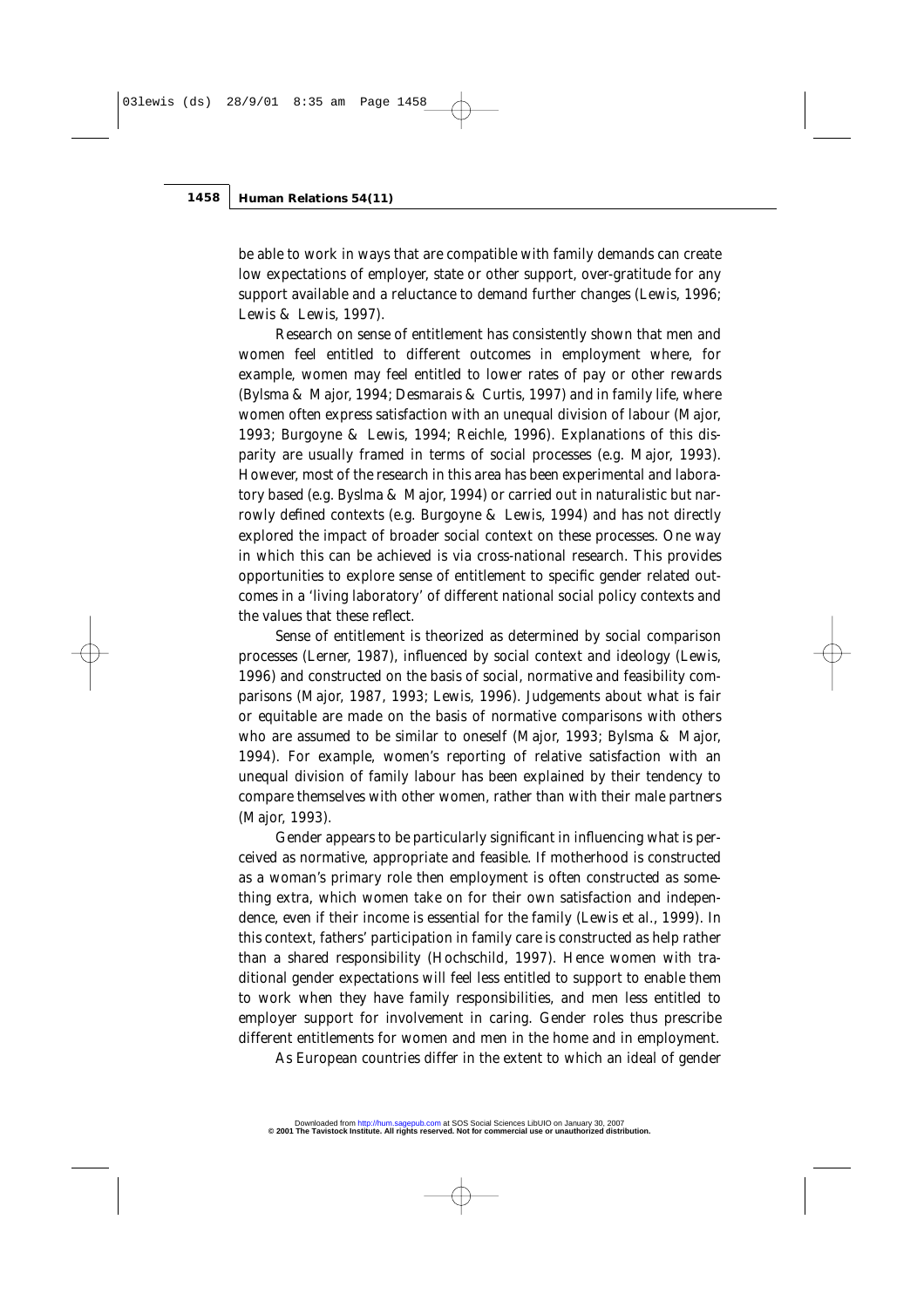equality is institutionalized in welfare states, we argue that this will be reflected in individual sense of entitlement to non-gendered supports and outcomes. Specifically our hypothesis is that social context, as indicated by the type of welfare state experienced, will influence sense of entitlement to support from state and employers for the reconciliation of work and family life by determining what is constructed as fair, normative and feasible.

#### **Welfare state regimes**

Sense of entitlement to support entails that someone else has an obligation to provide. There are national differences in who provides benefits and supports for workers and family members, related to the variety of welfare state models in different European regions. The welfare state systems of European countries have been related to assumptions about gender role (Meehan & Sevenhuijsen, 1991; Pfau-Effinger, 1994). For example, different systems endorse to a greater or lesser extent the male breadwinner model through taxation and social welfare policy (Lewis, 1992; Walby, 1994). Duncan (1996) argues that work–family policies and practices are based on the assumption of gender contracts – implicit social contracts between women and men about what their roles, obligations and entitlements are (Hirdmann, 1988). Den Dulk et al. (1999) similarly assert that 'typologies' of welfare states are based on differences in the division of tasks between women and men, ranging from more traditional to less traditional and egalitarian relations' (1999: 2). For example, countries with a 'traditional' gender contract (such as Ireland) do not construct affordable and available childcare or other care as necessary as it is assumed that mothers do not undertake paid work, while countries with an 'equality' contract (such as Sweden) assume that both women and men will be carers and paid workers, and the welfare and work systems are structured accordingly (Nasman, 1999).

The five countries represented in the study discussed here are Ireland, Norway, Portugal, Sweden and the UK. In the two Scandinavian countries characterized as having a 'social democratic' welfare state model (Esping-Anderson, 1990), the reconciliation of work and family is regarded as a collective responsibility (Siim, 1991), and state support is expected (Kugelberg, 1999). There are strict legal regulations on working hours and overtime, and high levels of publicly funded childcare and paid parental leave. (In Sweden, in particular, affordable good quality childcare has been a high priority.) Although there are distinctions between the various Scandinavian welfare states (Pfau-Effinger, 1994; Duncan, 1996), Norway and Sweden can both be said to have an 'equality' contract underpinning their welfare state systems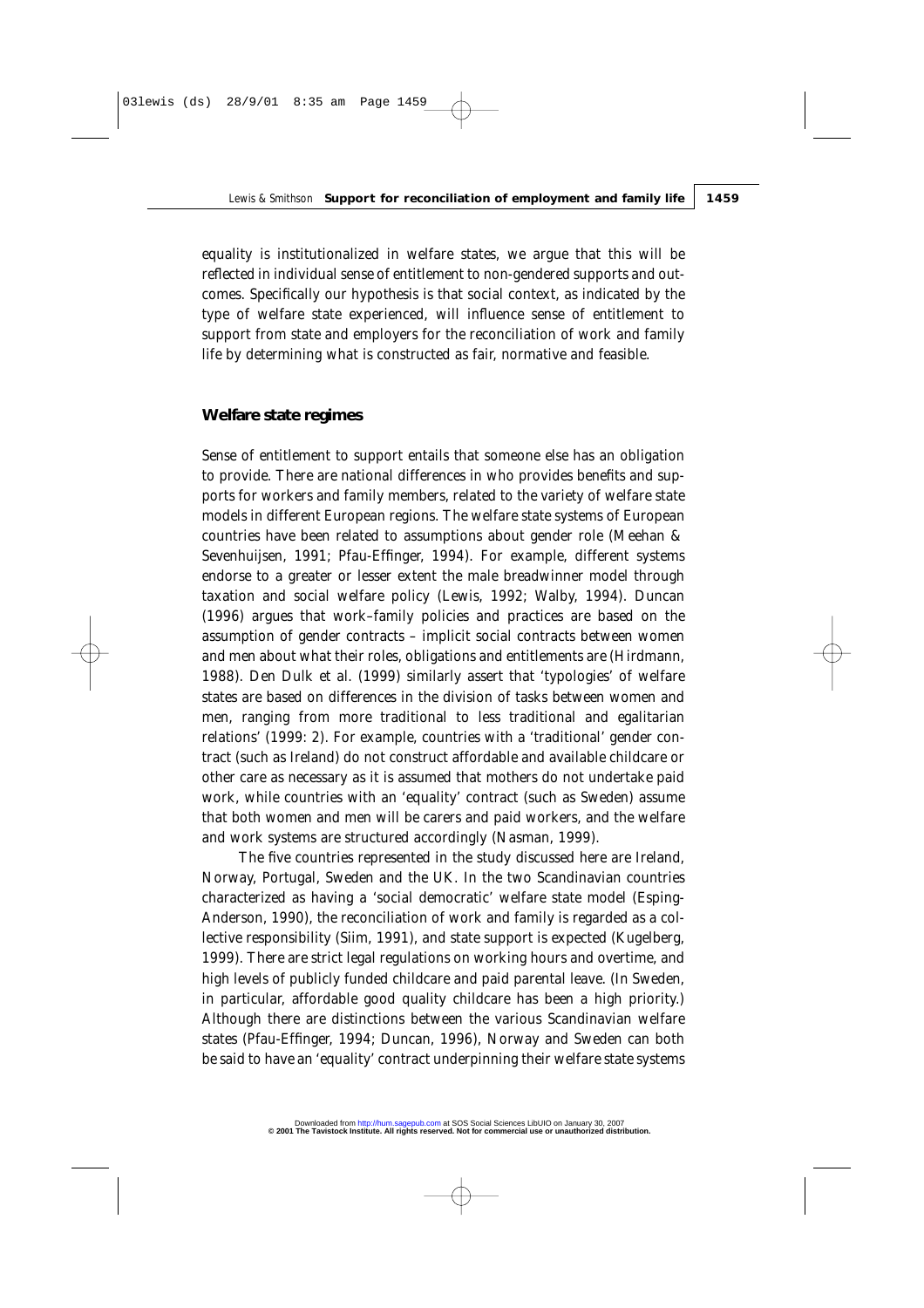(Lewis, 1992). As such, we can expect that young women and men brought up in these countries will have a strong sense of entitlement to state support for reconciling work and family needs, which is also deemed normative and feasible; they will therefore feel entitled to corresponding support from employers.

Although there are many substantial differences between the UK and Portugal, they can both be characterized as being in a 'transitional' state between traditional and equality gender contracts. The UK is characterized by a 'liberal' welfare state model (Esping-Anderson, 1990; Forbes, 1991), and what Duncan (1996) terms a 'transitional' gender contract – that is, making the transition from a traditional contract towards an equality contract. Working time flexibility and work–life issues have traditionally been regarded as individual or corporate issues (Forbes, 1991). British social policy reflects the notion of individual rather than public responsibility for families (Brannen et al., 1997). Portugal has a very limited welfare state, and traditionally there has been a strong reliance on the extended family for support with childrearing, unemployment and old age (Kofman & Sales, 1996). There is a low rate of official unemployment in Portugal but a highly precarious labour market and high levels of non-permanent work, without access to social benefits. Salary levels in Portugal are among the lowest in Europe (Eurostat, 1997) and most men and women work full time, necessitating a rapid change from a traditional division of breadwinner/carer roles towards a more 'modern' society (Brannen & Smithson, 1998). Our hypothesis is that young women and men brought up in Portugal and the UK will have a lower sense of entitlement to support for reconciling work and family needs in gender equitable ways, and a stronger sense of individual or family responsibility for these needs than in Sweden and Norway and may therefore feel more ambivalent about expecting employer support.

In Ireland, with a 'conservative' welfare state model (Esping-Anderson, 1990), also termed a 'strong male breadwinner' model (Lewis, 1992), the care of dependants is presumed to be a matter for the family, and mainly for women within those families (O'Connor, 1998). There is correspondingly low state provision, especially for childcare. Irish women, although highly educated, have the lowest labour force participation in Europe, although this is rising rapidly. Based on the earlier hypothesis, in this 'traditional' model, we expect that young Irish men and women will have a very low sense of entitlement to support from the state or employers for the reconciliation of work and family life in ways which depart from the male breadwinner model.

To summarize, we have argued that sense of entitlement to gender related work–family outcomes should be examined within the broader social policy context and that welfare state regimes may contribute in different ways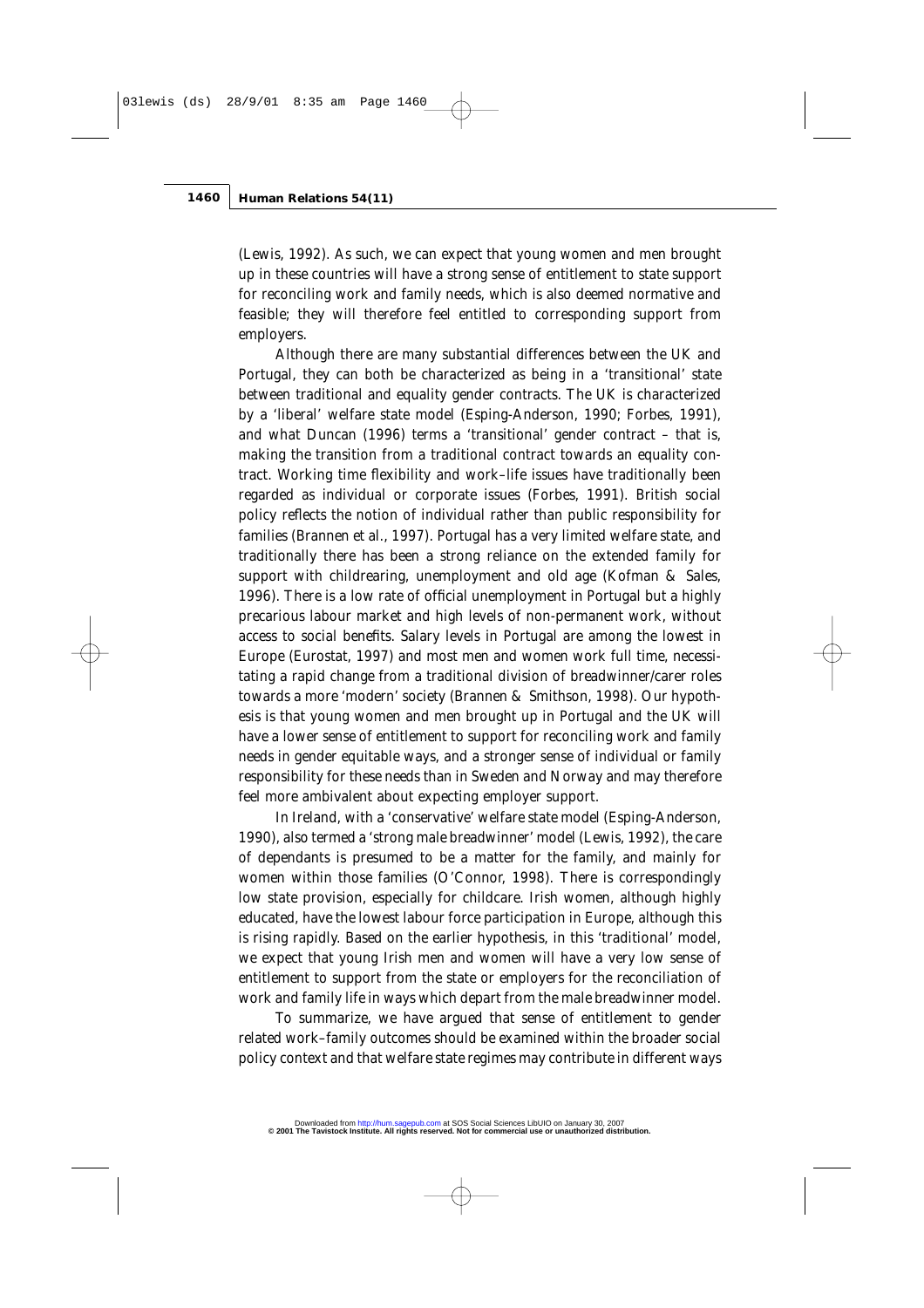to sense of entitlement to support for the reconciliation of employment and family life. In respect to the five countries in this study we have argued that: (a) employees in Sweden and Norway may have higher sense of entitlement to reconcile the two domains, in relatively gender equitable ways, with support from the state and employers; (b) women's and men's sense of entitlement to state support for reconciliation of work and family will be lower in Portugal and Britain than in Sweden and Norway and that this will be reflected in low sense of entitlement to employer support, and (c) that sense of entitlement to be able to reconcile work and family in non-gendered ways will be lowest in Ireland where the welfare state reflects the most traditional gender contract.

This study extends the work–family literature by employing the concept of sense of entitlement inherent in welfare state regimes to explain differences in expectations of work–family support, generating qualitative data with a cross-national sample.

#### **Method**

Our methodology sought to extend understandings of sense of entitlement that have been previously gained through quantitative approaches, including surveys and experiments. We used an in-depth qualitative, cross-national approach which grounds theory in experiences, accounts and local contexts (Glaser & Strauss, 1967; Silverman, 1993) in this case, especially in the varied social, cultural and economic contexts which impact on sense of entitlement. Most cross-national research is based on large surveys that provide insights into trends but lack the richness of qualitative data. This study sought to understand the impact of contemporary trends by generating rich qualitative data on the values, experiences and perceived entitlements of groups of young Europeans, from their own standpoints.

A total of 312 young people, 172 women and 140 men between the ages of 18 and 30 took part in the study, in 70 focus groups in the five countries. The purposive sample included unemployed young people, those in precarious employment,<sup>1</sup> lower skilled workers, highly skilled workers, university and vocational students from each country (see Table 1). Participants were recruited by contacting employers, universities, training organizations and outreach organizations who advertised for volunteers to take part, anonymously, in a study looking at work and family expectations. Most did not yet have family responsibilities and therefore an important feature of this research is that most of the participants are anticipating, rather than currently experiencing, issues of work–family integration.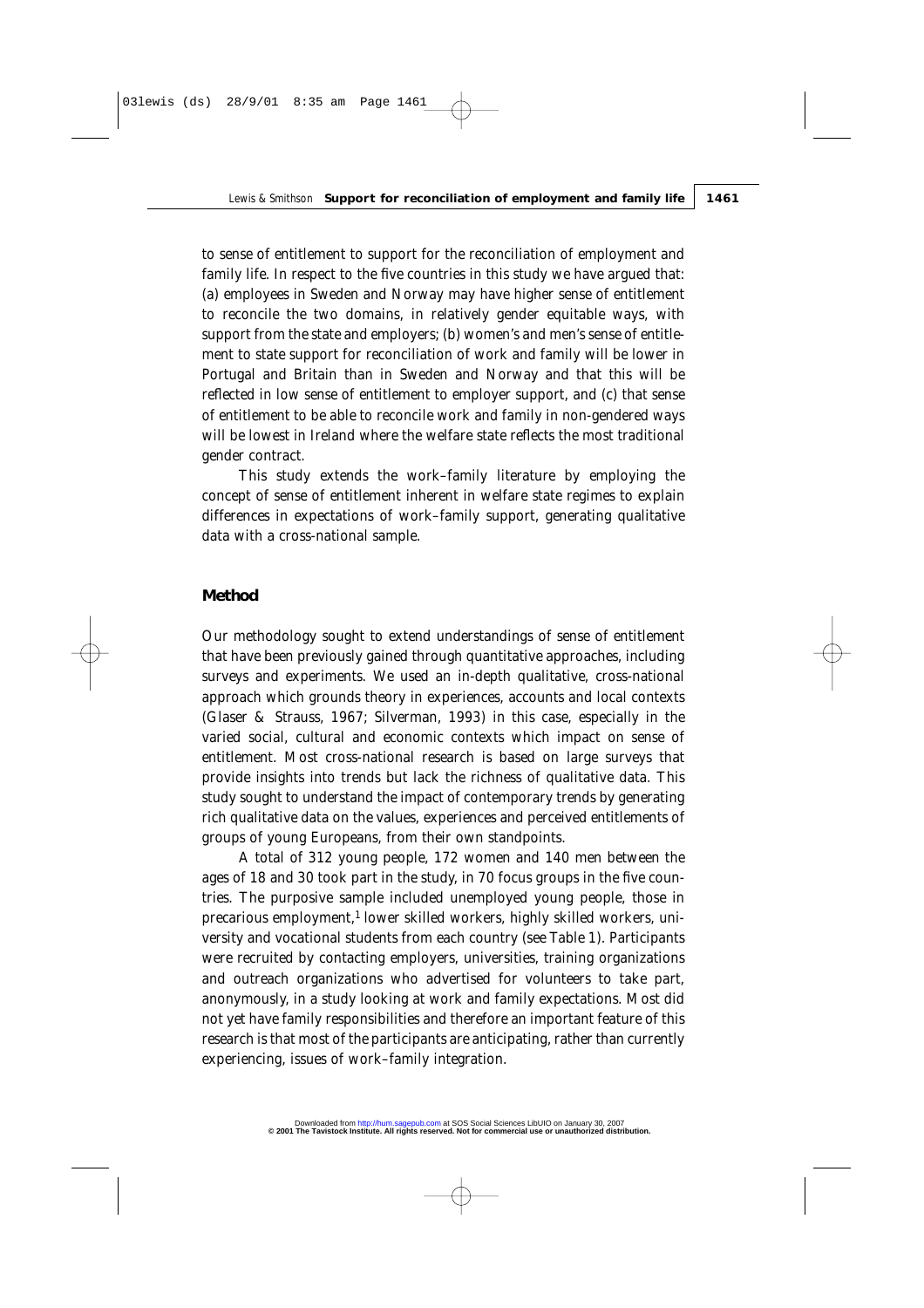|                                    | UK | Ireland | Portugal         | Sweden   | Norway          | Total (%)  |
|------------------------------------|----|---------|------------------|----------|-----------------|------------|
| Total participants in all groups   | 83 | 42      | 84               | 76       | 27 <sup>a</sup> | 312        |
| Women                              | 50 | 26      | 38               | 46       | 12              | 172 (55)   |
| Men                                | 33 | 16      | 46               | 30       | 15              | 140 (45)   |
| Age groups                         |    |         |                  |          |                 |            |
| 19 and under                       | 26 | 15      | 20               | 18       | 13              | 92 (29)    |
| $20 - 25$                          | 25 | 20      | 51               | 33       | 14              | 143 (46)   |
| $26 - 30$                          | 32 | 7       | 13               | 25       | 0               | 77<br>(25) |
| Members of ethnic minorities       | 16 | 0       | $\overline{7}$   | 3        | 1               | 27 (9)     |
| Occupational status                |    |         |                  |          |                 |            |
| Working in permanent job           | 16 | 9       | 10 <sup>10</sup> | 17       | 5               | 57 (18)    |
| Working in temporary job           | 15 | 0       | 16               | 17       | 4               | 52<br>(16) |
| University student                 | 23 | 8       | 37               | 13       | 5               | (28)<br>86 |
| Vocational student                 | 13 | 22      | 14               | 16       | 13              | 78 (25)    |
| Unemployed                         | 16 | 3       | 7                | 13       | $\Omega$        | 39 (13)    |
| Highest level of education reached |    |         |                  |          |                 |            |
| University degreeb                 | 46 | 19      | 45               | 25       | 9               | 144 (46)   |
| School/training to age 18          | 16 | 18      | 24               | 51       | 18              | 127 (41)   |
| School to age 15/16                | 21 | 5       | 15               | $\Omega$ | 0               | 41 (13)    |
| Parents                            | 16 | 5       | 10               | 8        | 3               | 42 (13)    |
| Married                            | 5  | 3       | 7                | 3        | 1               | 19 (6)     |
| Cohabiting (approx.)               | 20 | 3       | $\overline{2}$   | 19       | $\overline{4}$  | 48<br>(15) |

#### **Table 1** Focus group participants

a There were fewer focus groups in Norway; all were among the under-25 age group as the research was carried out in the context of an ongoing research project.

Focus groups were used because of their potential to examine research questions from participants' own perspectives, including how they related issues to their daily lives and concerns (Myers, 1998; Wilkinson, 1998). A semi-structured focus group guide was developed collaboratively by the researchers in the five countries. The focus groups, which lasted about one and a half hours, discussed current and future employment and 'career' paths, relationships and expectations of, and feelings of, entitlement to support for work and family roles from a range of sources. The groups were audio-taped, transcribed and thematically analysed. A characteristic of focus group data is that groups, rather than individuals within groups, are the unit of analysis (Kreuger, 1998; Morgan, 1988). Using focus groups gives some

**b** Including those currently enrolled on degree courses at university.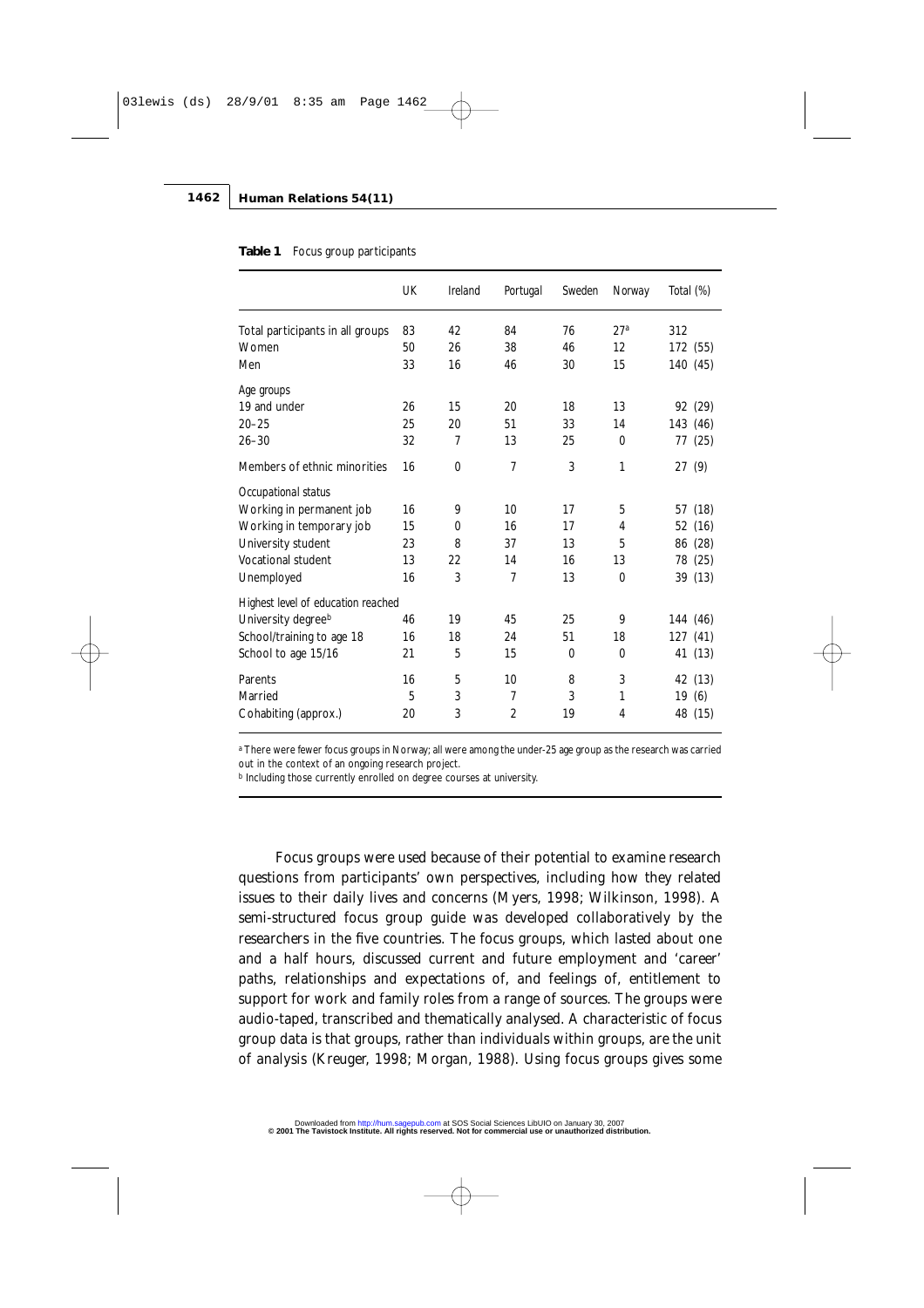insights into the 'public' discourses on a set of issues, through views expressed among peers (Kitzinger, 1994). The data are not intended to be generalized to all young people within these countries, but as generating opinions, views and debates that people demonstrate in a group discussion on work and family issues (Smithson, 2000).

The analytic strategy was initially to examine each transcript in terms of what kinds of support young women and men perceived they were entitled to expect and what factors appeared to shape the ways in which young adults viewed their future choices relating to work and family. The researcher(s) in each country first examined the transcripts and identified themes, similarities and differences of view and the discourses within which these were situated. The transcripts were then analysed by the members of the research team cross-nationally, permitting multiple perspectives. The analysis was then 'fed back' to some of the participants for respondent validation (Silverman, 1993). Within each country some variation of views emerged. But there were also discernible themes, many of which reflected national social and economic context, which form the basis of our discussion later in this article. While focusing on clear themes in the data we also paid attention to the different views expressed by participants, including 'negative cases'.

The findings presented here draw on themes that young adults raised and discussed in the focus groups, illustrated in this analysis by quotations or by sequences of quotations. The aim was not to make the themes 'representative' of the sample, but to reflect a picture of the issues surrounding sense of entitlement for support for the future management of work and family, and to consider the hypotheses that different welfare state regimes may contribute in different ways to sense of entitlement to support.

#### **Results and analysis**

When the participants discussed what they wanted and needed in respect to current or future work and family the notion of a balanced life, in terms of both satisfying work and also a high quality non-work life, emerged as a common theme in many of the groups, both in the present, and at a future stage when they might have more family responsibilities. In this article we focus on expectations and sense of entitlement to support from the state and employers for this ideal of a balanced work–family life.

Entitlements to external support for work–family balance were often discussed in relation to notions of individual and family responsibility and self-reliance. Consistent with other recent research (Evans & Furlong, 1997;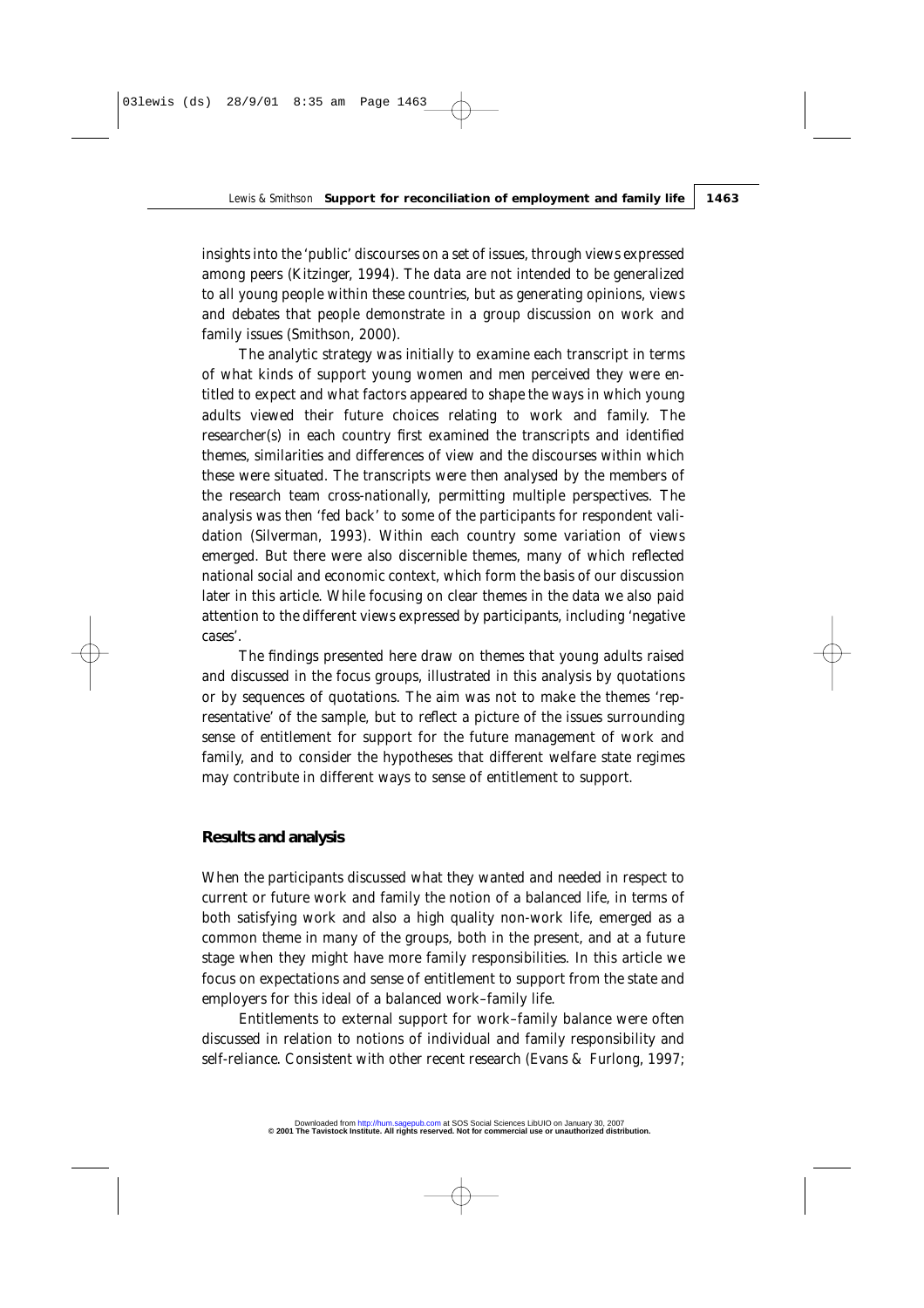Furlong & Cartmel, 1997), the valuing of individual responsibility, independence and self-reliance were apparent in the views of young men and women in all the countries. It is debatable whether this 'individualization' discourse correlates with an actual increase in individualism suggested by some researchers (Beck, 1994; Giddens, 1994), or with notions of personal risk and uncertainty (Bauman, 1998; Nilsen, 1999). Nevertheless, notions of individual choice and responsibility did appear to be important for the young adults in our study (see also Nilsen, 1998), and impacted on sense of entitlement to various supports; these notions had different meanings within different national contexts.

Expectations of state support for reconciling work and family

Sense of entitlement to state support for reconciling work and family, for example, childcare, parental leave and the right to work hours that are compatible with family life varied across the five countries, as expected, and also within the five countries.

#### *Cross-national differences in expectations of support and constructions of self-reliance*

National differences reflected the different national social policy contexts already described briefly – and the assumptions upon which these rest – and therefore actual provisions and entitlements. The focus group discussions of the young adults in countries with social policies underpinned by an 'equality' gender contract suggested the strongest sense of entitlement to state support for reconciling work and family commitments in gender equitable ways, while those experiencing policies influenced by a 'traditional' gender contract had the lowest sense of entitlement to this support.

This can be illustrated in relation to sense of entitlement to state support for childcare. In Sweden and Norway a sense of entitlement to state support for childcare was regarded as compatible with, and necessary for, self-reliance and also as essential for gender equality. State support for childcare was expected and taken for granted in the two Scandinavian countries:

The municipality should (be responsible for running nurseries), every municipality should be responsible for that . . . there is lots of private day-care too, but I don't really think individuals should be responsible for these things . . . you must pay to have a kid in the nursery . . . but the public authorities should be responsible for building and running them. (Norwegian woman, aged  $19<sup>2</sup>$  in vocational training)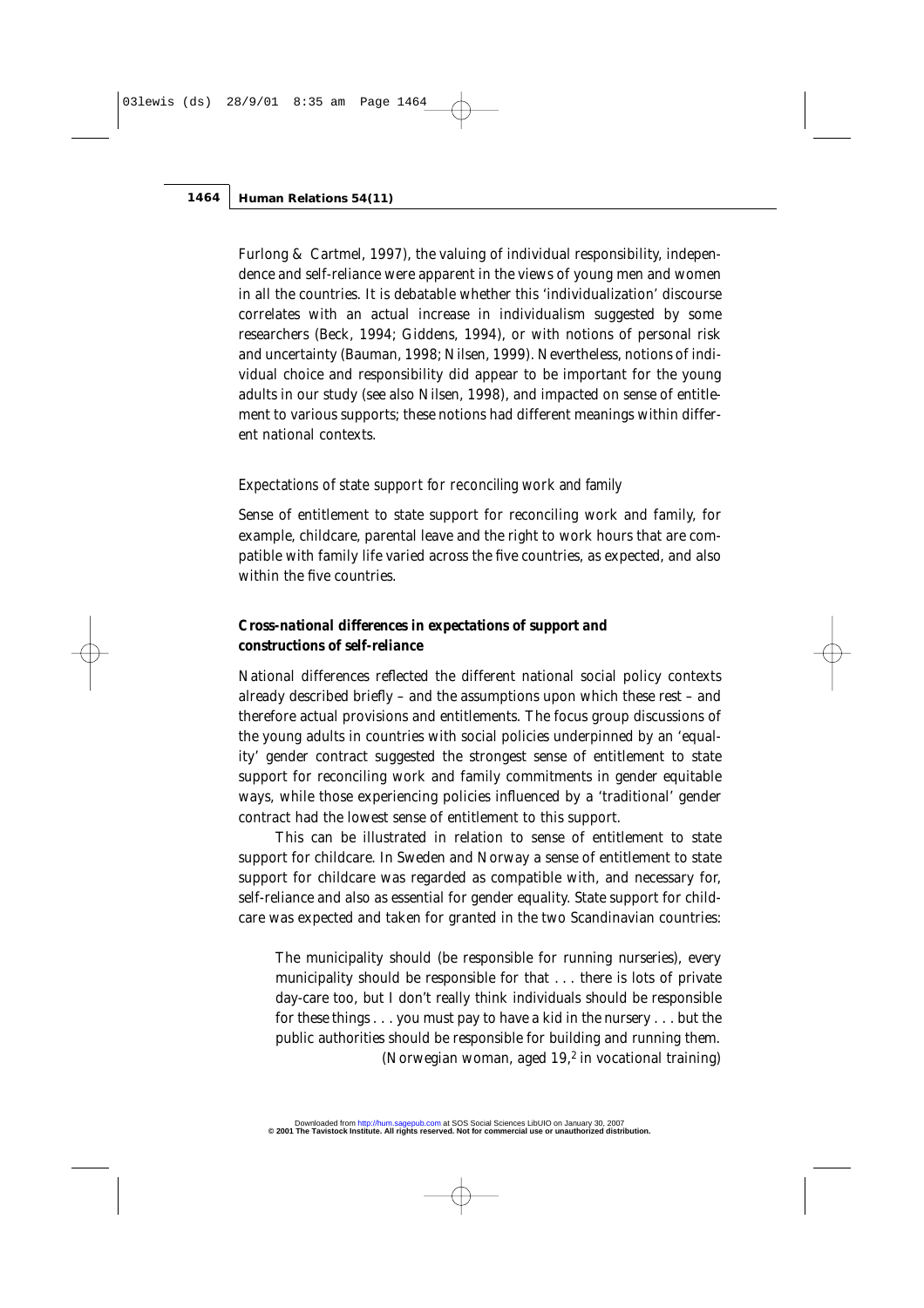In Sweden and Norway, not only childcare provisions but also family policies on parental leave and leave to look after sick children, which are comparatively generous, were taken for granted and considered fair by young people in these countries. If anything there was an expectation that parental leave rights should be extended and childcare provisions enhanced. There had been recent cuts in provisions in Sweden and the Swedish groups were concerned about this. The sense of entitlement to such supports empowered many of the young people to feel that they had a range of choices about how they would reconcile work and family:

You have paternal leave and maternal leave, and . . . so there is really no . . . . they have made it easy for people to work and have children. (Norwegian man, aged 20, shipyard worker)

Elsewhere notions of self-reliance excluded expectations of non-familial support for childcare. In Britain and Portugal this was framed in a gender neutral discourse (Smithson, 1999), but often implied greater responsibility for mothers and this was explicit in the Irish discussions (O'Connor, 1998). The UK groups were the most likely to stress individual responsibilities in discussions about childcare. There was a strong emphasis on personal choice accompanied by a view that if they chose to have children they were not entitled to expect support from anyone beyond the family:

To me, having children is a choice and if you take that choice you've got to take the responsibilities that is.

(UK woman, aged 27, community worker)

In this context it was not considered fair or legitimate that the state should provide childcare. Despite a low sense of entitlement to this type of support, however, some considered that there was a limited role for state support in terms of providing a safety net for families or monitoring quality of childcare services.

It is up to the parents to look after the children. Definitely. It's got nothing to do with the government if you decide to go off and have a baby. But, there should be something there. Say you are working and you've had a baby and then you lose your job, there should be something there for that person to fall back on.

(UK woman, aged 26, care worker, cohabiting, two children)

An awareness of the possible negative consequences of lack of support for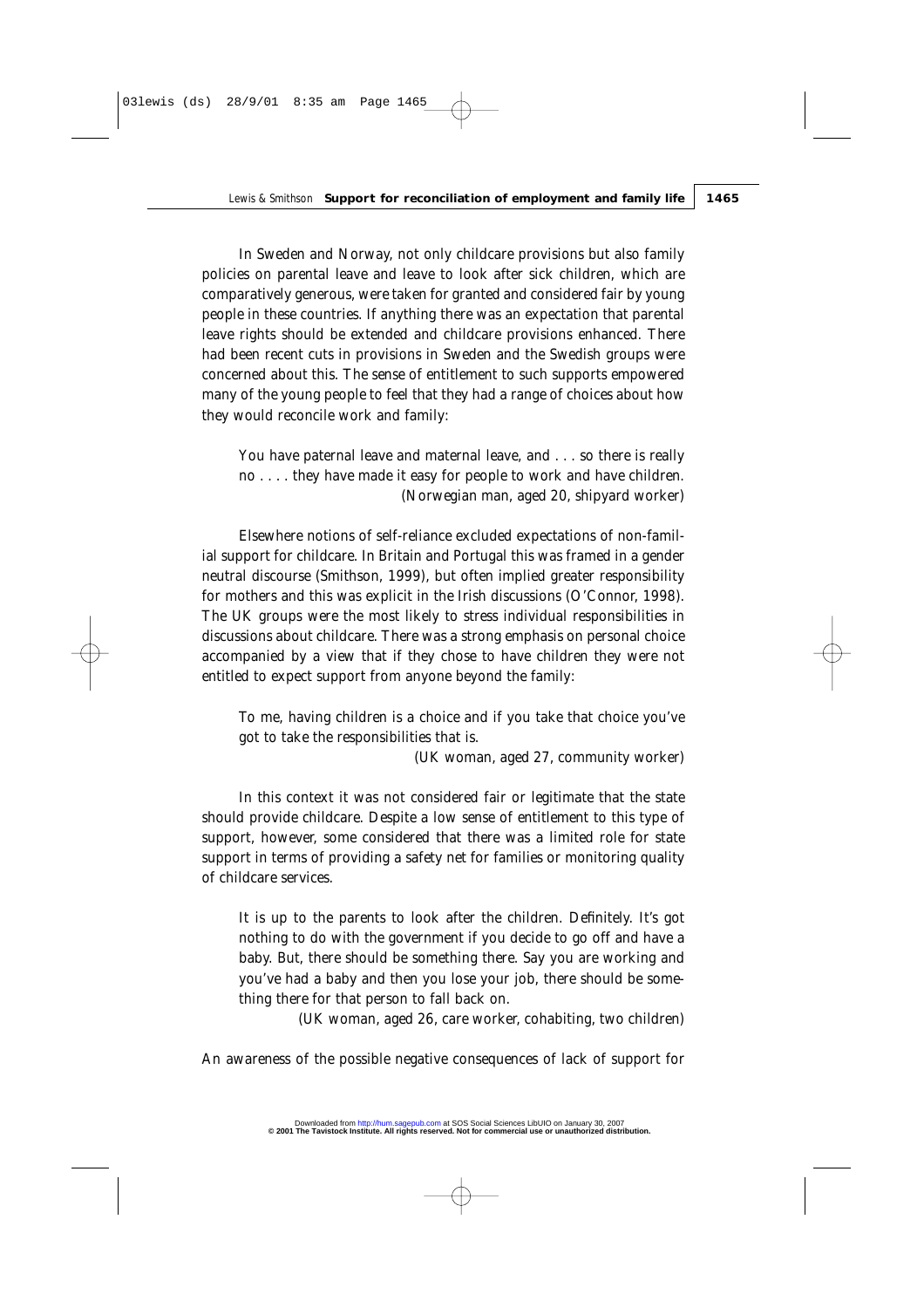childcare in extreme circumstances thus enabled them to conceive of situations where state support in relation to childcare would be legitimate, but it was not perceived as normative or feasible to provide state support for those who were constructed as able to be self reliant.

For most of the Irish participants external support for family responsibilities was seen as a last resort, not as something to be chosen. The ideal of the mother at home with young children was so strong that there was no sense of entitlement for any form of support for them to work outside the home. On the contrary, a popular – although contested – idea in Ireland was to pay women who stay at home to look after their family.

I think there is (a need for the state to support mothers at home) because children need to be brought up properly. And if they are just going to be moved from one childminder to another then they will get confused. And they won't know what a proper family life is.

(Irish woman, aged 24, postgraduate trainee)

#### *Within country differences: the role of experienced needs and social comparisons*

Among the Irish and UK women, those who were already mothers were more likely to support a notion of some state help for childcare to enable them to sustain employment, perhaps because they were experiencing an actual rather than anticipated need. However, although they tended to perceive the current situation as inequitable, the type and level of support envisaged from the state was minimal and sense of entitlement to be able to expect this support was low:

I think childminders don't get paid a lot for what they do, but we can't afford to pay them what they are really worth, I think the government should support them, you know they get what about under two pounds an hour for minding a child.

(UK woman, aged 25, unemployed, two children)

Getting back to the whole thing of should the government subsidize you if you're working I think totally they should. If I was allowed to keep my . . . baby-sitting allowance I'd work I'd never give up work. (Irish woman, aged 26, unemployed, married, one child)

Thus even personal experience of the need for work–family support had a rather limited impact on sense of entitlement to support. Awareness of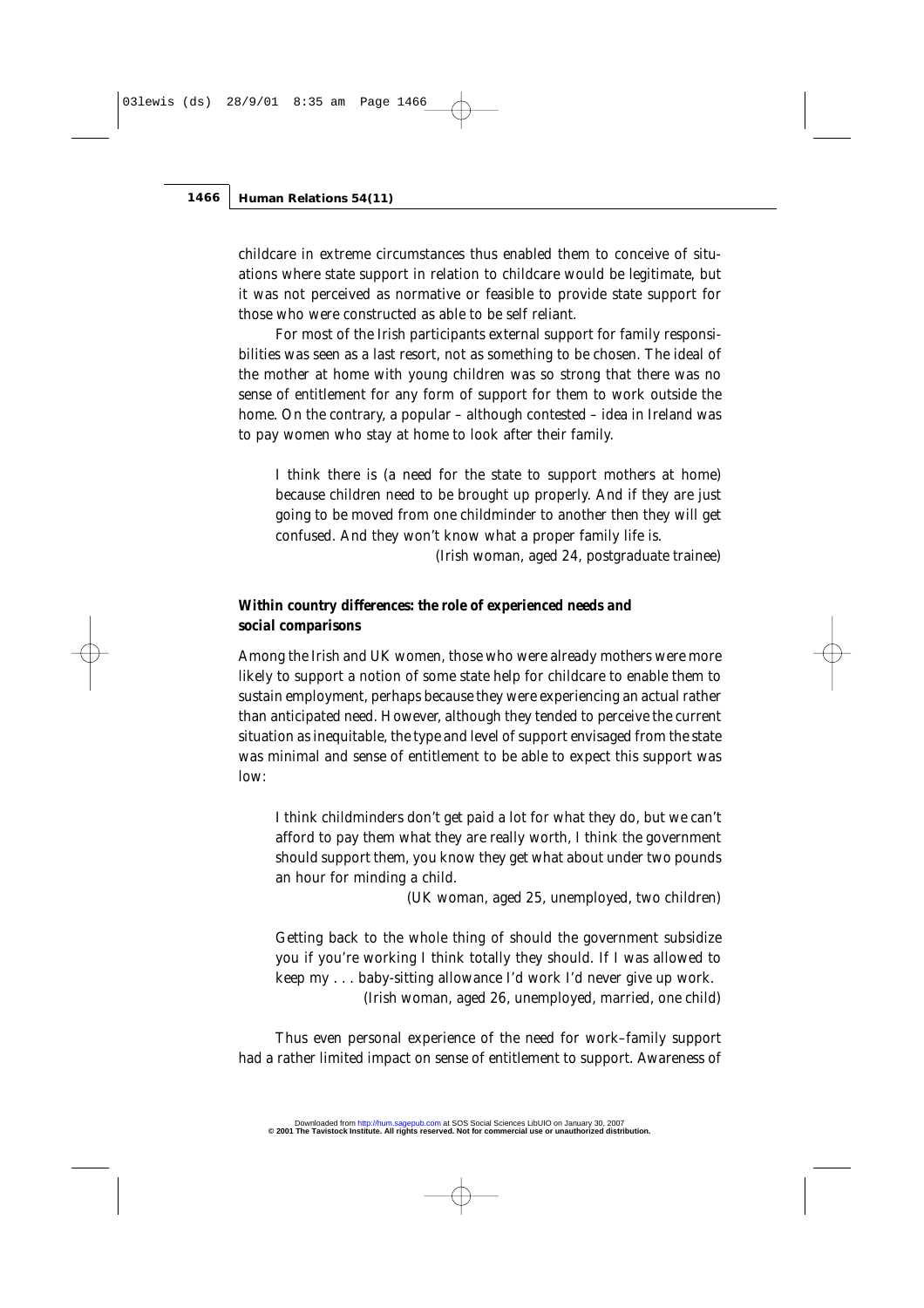state policies in other countries however, appeared to expand notions of what was feasible and of what might therefore be expected. While social comparisons and judgements about feasibility, acceptability and normativeness of state supports were usually made in relation to their experiences within their own country, there was some evidence that the wider European context was providing broader social comparisons for reconciling work and family for some young Europeans, notably in the transitional and traditional countries:

If you look at countries like France they will have excellent crêche facilities provided by the state whereas in Ireland they don't.

(Irish man, aged 22, retail sales trainee)

Britain's the only country in Europe now without proper paternity leave.

(UK woman, aged 29, white-collar worker)

The ability to make these social comparisons was associated with a greater sense of entitlement to such support. However, most participants, and particularly the less educated men, were unaware of the policies and practices elsewhere in Europe (and often in their own country) and therefore had not made these comparisons.

Thus sense of entitlement to state support for reconciling work and family related to a large extent to national social policy, but parental status and associated need for support could increase feelings of unfairness when state support is low. However, the likelihood of feeling entitled to expect more statutory support than is actually available was greatest when there was an awareness of state policies elsewhere and therefore broader social comparisons are available.

Sense of entitlement to support from employers

Four themes emerged in discussions about entitlement to expect work–family support from employers: sense of entitlement to employer support because it is socially or morally right (the social case), sense of entitlement to employer support only if it is perceived to be in the employer's economic interests (the business case), a sense of injustice that employers are undermining statutory entitlements by the use of non-permanent employment contracts, and gendered sense of entitlements. Although expectations of employers were generally lowest among participants in countries with less regulation this was moderated by gender, the type of policy under consideration (childcare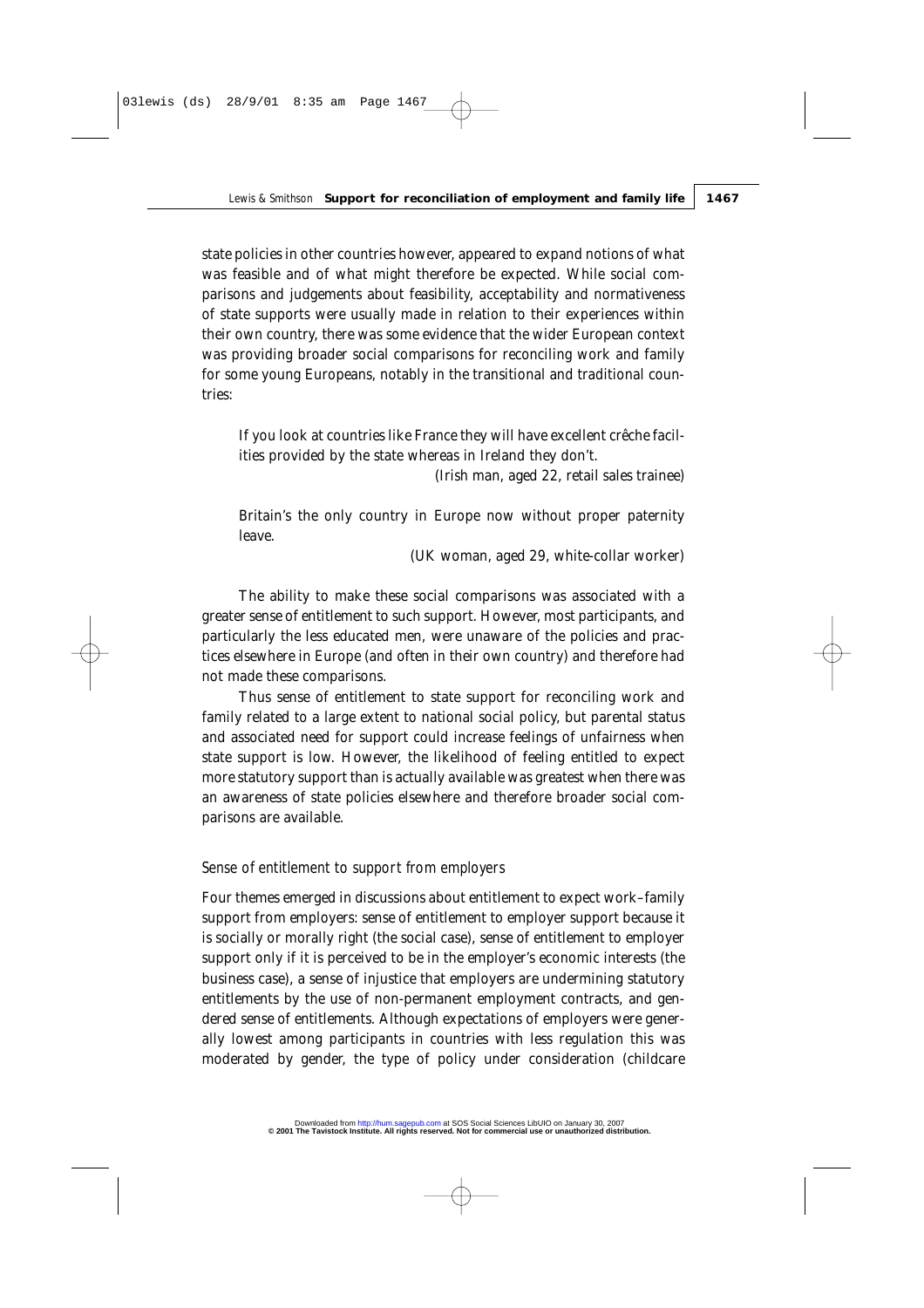support, flexible working arrangements, family leave), and participants' perceptions of an economic or business case for work–family support.

### *The social case: Entitlement to employer support because it is socially or morally right*

This view was most prevalent among Swedish and Norwegian participants in discussions about flexible working arrangements. With welfare states based on equality contracts, and well-established provisions for statutory parental leave provisions, including the right to paid 'family emergency' leave, both young men and women felt that it was right for employers to support work–family balance. Although there were some gender differences in sense of entitlement to longer periods of parental leave, there was a strong sense of entitlement among men as well as women to be able to take emergency family leave. Perhaps because these young people saw that it was feasible for employers to be sufficiently flexible to manage these short-term and often unplanned leaves, and that it was normative for parents to be able to make use of them, they had stronger expectations than their counterparts elsewhere that employers would be flexible:

It (combining work and a family) . . . well it is up to yourself too, but employers should do something as well . . . make it easier for people . . . [Moderator: What could employers do then?] Well . . . there are some here who have special agreements . . . they can come in a little later, and they can work shifts if they want to and things like that. That's good I think if they can be more flexible.

(Norwegian man, aged 20, shipbuilding worker)

Although the Swedish and Norwegian participants displayed the strongest sense of entitlement to employer flexibility, legitimated by state support for gender equitable role in both spheres, this did not extend to a social case for employer support for childcare. Although some employers in the Nordic countries do provide support for childcare, including some workplace nurseries in Norway (Brewster & Hegewissch, 1994), in response to both institutional and economic sources of environmental pressures (Goodstein, 1994), the strong sense of entitlement to state support for childcare appeared to negate any expectations from employers in this respect.

However, the participants in Ireland, Portugal and the UK – with, arguably, greater need due to a paucity of state-provided childcare – did not expect or feel entitled to employer provision or assistance with childcare: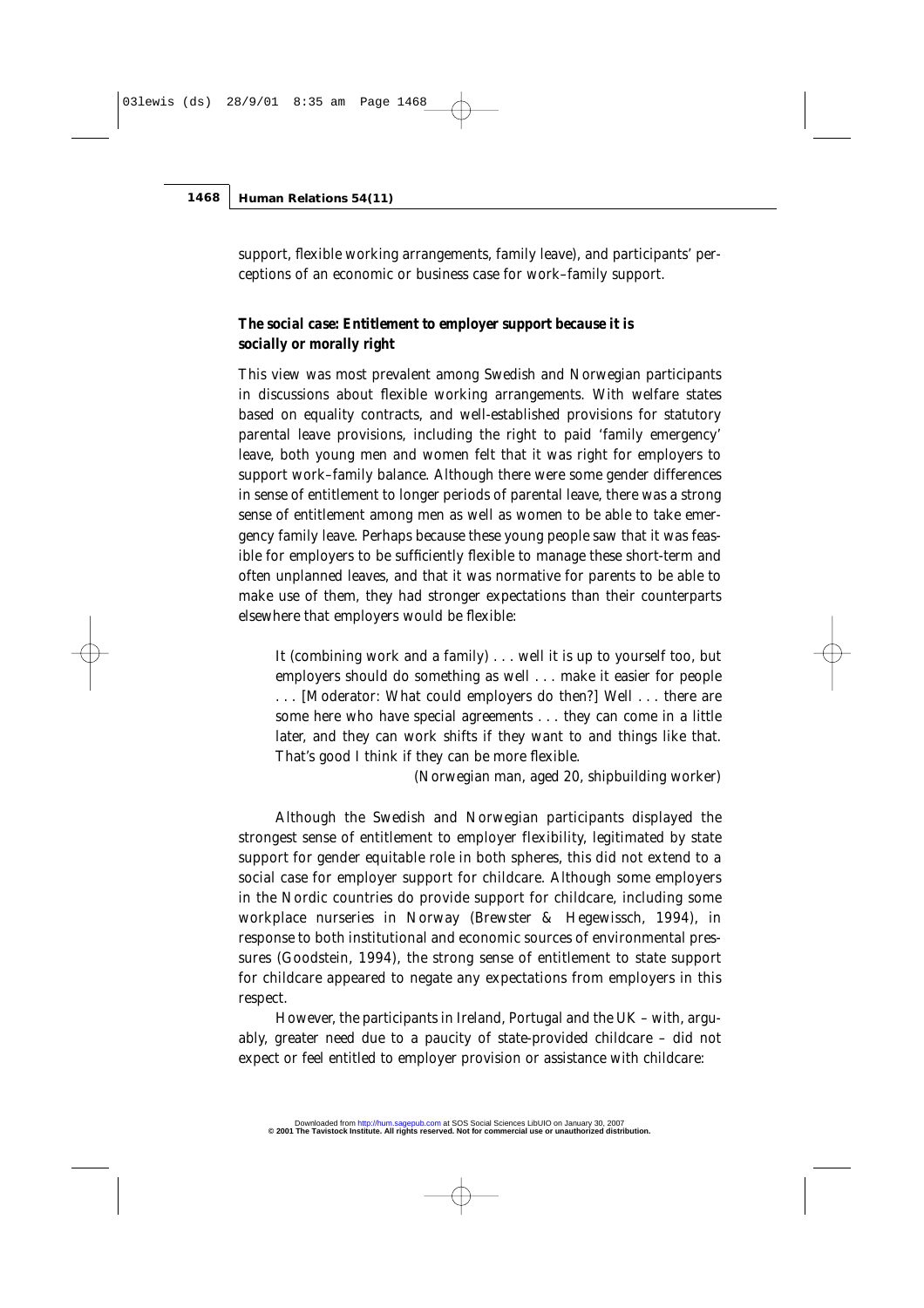I don't think it's anything to do with the company you work with. It's your own business to get your kids sorted . . . They don't want to hear that you got up in the morning and the child is sick and you had to ring in sick. They don't want to hear that.

(Irish woman, aged 24, white-collar worker)

## *The 'business case': Sense of entitlement to employer support only if it was perceived to be in the employer's economic interests*

This theme emerged among the Portuguese, Irish and particularly the British participants, in discussions about childcare and flexible working arrangements. Although there was no sense of entitlement to employer-provided childcare as a social right there was a belief among some men and women in the countries with low levels of state support for work and family that it was in the interest of employers, especially large organizations, to provide childcare:

. . . something like an NHS employer has a massive workforce of mainly young people . . . would actually benefit from having a crêche that employees had to pay for, because . . . they're gonna have people who don't have to rush away and . . . don't give up their jobs and um they'll also be making money.

(UK woman, aged 27, doctor)

When the firms have daycare centres I think that it's an incentive for people to want to work there. They know that their child is there and they can even spend their lunch time with the child.

(Portuguese woman, aged 23, white-collar worker)

Those who subscribed to this argument felt more entitled to expect employer-provided childcare than others. It was not regarded as a favour and childcare provision was regarded as feasible. If employers could benefit from providing childcare it became more legitimate to expect them to do so. But others who perceived childcare as a cost to firms had little sense of entitlement to such support:

I think day care centres are a good idea although few companies would agree with it because having a day care centre would mean higher costs, more staff, and nowadays it's exactly the opposite of what they looking for.

(Portuguese man, aged 20, management administration student)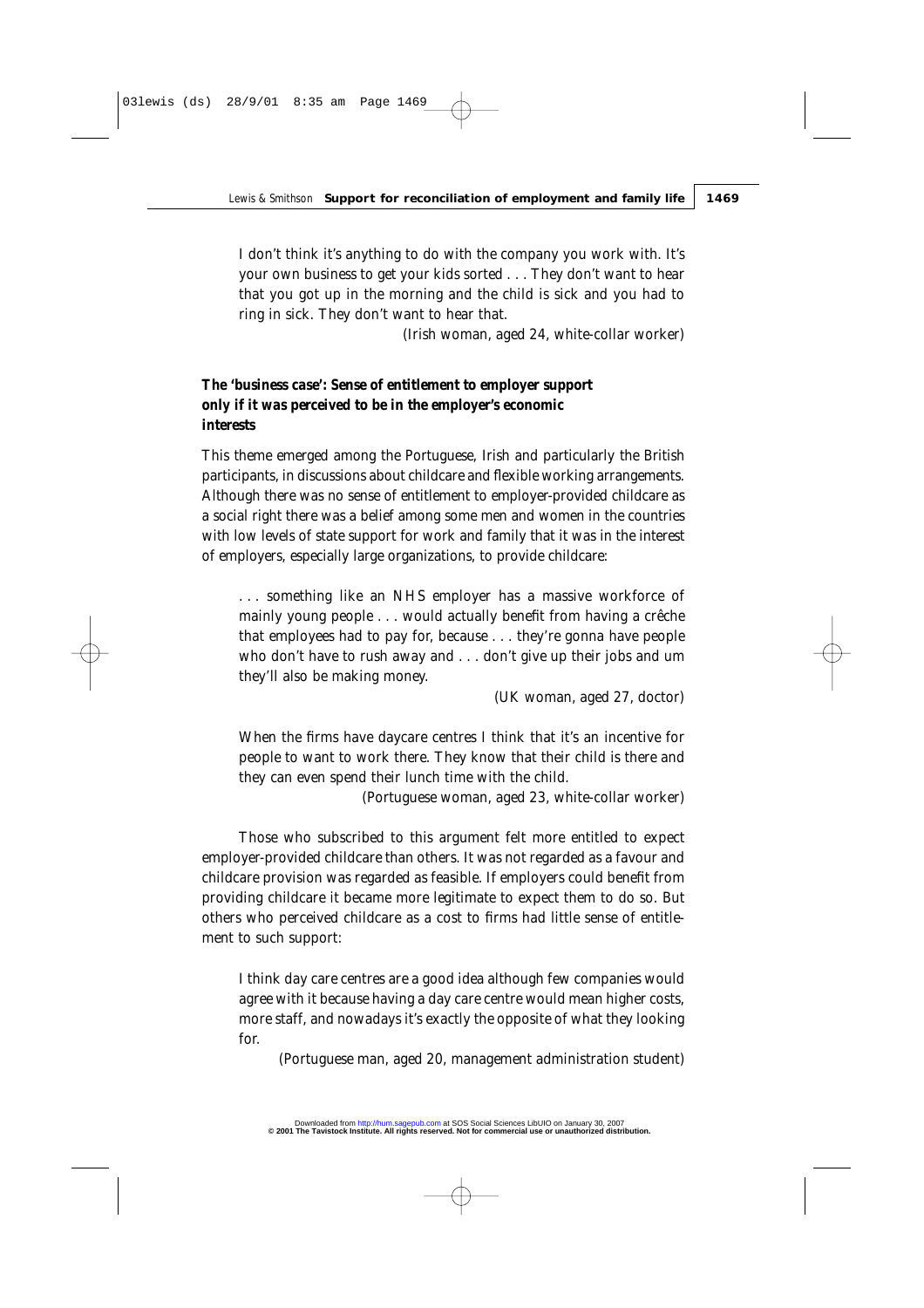Similar cost–benefit attributions were applied in discussions of working-time flexibility, non-standard work and parental leaves, which were less likely to be expected if they were constructed as costs rather than benefits to the employer:

But whether (flexibility is available) because we work in the public sector, and we've got the resources to back it up . . . if we worked in private industry we wouldn't be able to afford to do that.

(UK man, aged 27, clerical worker)

Employers were often expected to be flexible up to a point, but the young men and women in these countries did not expect to be given flexibility unless they could argue that it was practical. It appears that these young adults accept the public discourse prevalent in these countries, of individual choice and responsibility in regards to having and caring for children (Brannen & Smithson, 1998). There was much less emphasis on economic factors in Sweden and Norway but even here some participants recognized that work–family arrangements such as parental leave might be more difficult for employers in some circumstances:

A small company might need more money and if you are away for a week it might be difficult.

(Swedish man in permanent employment)

However, the Nordic participants were more likely to suggest that government may be able to help employers in some ways rather than to deny their own entitlement to support.

Where sense of entitlement stemmed from state support and a social/moral discourse, sense of entitlement to support did not appear to vary by occupational grouping. Elsewhere however, where legitimization depended on business arguments the lower skilled workers had an especially low sense of entitlement. In the UK, for example, there was a prevalent view that 'family friendly' policies were aimed only at professional workers, and a group of Irish women also felt that managers were more likely to be able to make the business case:

You do the work they tell you or they get someone else. They're not bothered about your real life, they just want their profits. That's all they want nowadays their profits. The world is now a profit margin. [Moderator: All these things like employers who advertise family friendly policies, do you think they're just saying it?] You're probably better off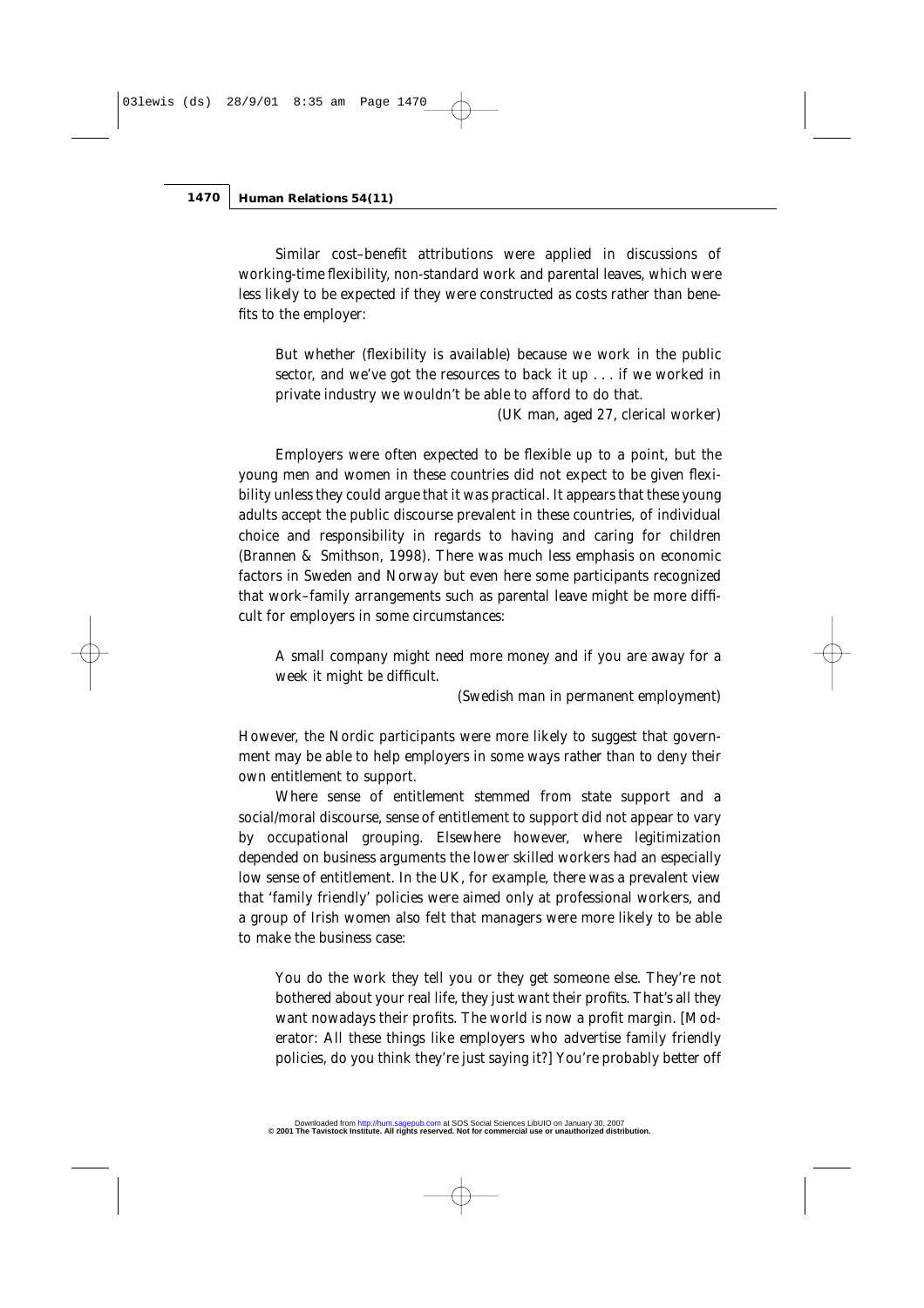dead. They're looking for highly skilled people, that's another kettle of fish. Talk about average workers, they're not bothered.

(UK man, unemployed)

You don't want them to feel that your family is encroaching on your work.

It depends on how important you are to your employer. If you are in middle management and you have a good job then you can call the shots so to speak, depending on your position there you could say 'personally we can do a better job for you, so it is in your interest to provide it for me'.

(Irish women, aged 22–25, business trainees)

Thus while legitimization for work–family support came from the state in the countries with equality contracts, elsewhere it often came from perceived economic consequences. The British participants were the most likely to evoke this as a justification which may be because the business case for gender equality and work–family support had been widely promulgated in the UK (Bevan et al., 1997). In Portugal and Ireland, where there had been less public discourse on the business case, work–family supports were more likely to be constructed as costs to employers, and favours rather than entitlements.

## *Sense of injustice that employers are undermining statutory entitlements: The role of non-permanent work*

Despite an acceptance by those in the transitional and traditional welfare states that a business rationale would be necessary to justify employers offering support beyond statutory entitlements, there were limitations to this prioritization of employer needs. A theme emerged in all the countries: that a focus on short-term profits and denial of employees' family needs was unjust when employers were undermining statutory entitlements such as maternity, parental and family leave. Consistent with previous research (Andersson, 1996), this sense of injustice was reflected in cynicism about employers' motivation, particularly in Ireland and Portugal, and in low expectation of employer support:

I think that employers in our country are extremely closed minded 'I am investing today because I want profit tomorrow'.

(Portuguese woman, aged 21, white-collar worker)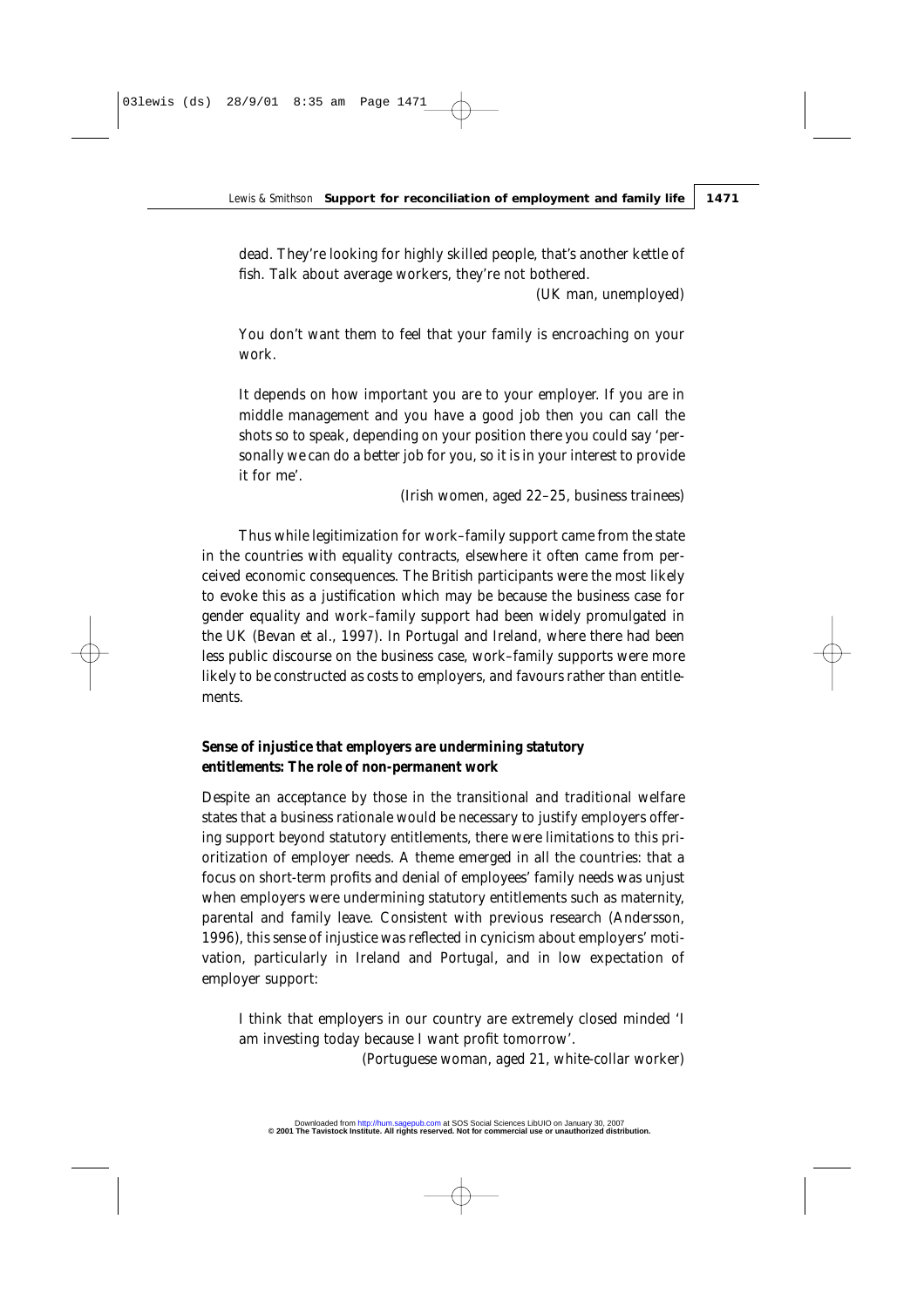(If they had a choice, employers) wouldn't even bother with people who have children, they just want single people.

(Irish woman, aged 24, trainee)

In particular the increase in contractual flexibility and non-permanent work among this age group in all the countries except Norway (European Commission, 1997) was interpreted as a means of avoiding costs associated with various entitlements which created resentment:

More and more jobs are going down to short-term contracts, and the employers attempt to get round the cost, like maternity cost and redundancy payments and the rest of it. And I think that's really destructive. (UK woman, aged 30, white-collar worker)

Feelings of subjective job insecurity were widespread among all the groups, including those in so-called permanent jobs (Smithson & Lewis, 2000). However, those in fixed-term or precarious jobs were the most acutely aware of the undermining of statutory entitlements. The level of nonpermanent employment was particularly high in Sweden, a country that enjoyed considerable economic stability in the recent past and this insecurity undermined the impact of statutory regulations. For example, Swedish precariously employed women explained that in temporary jobs it was vital to be reliable, for example not taking leave to care for sick children. The women talked about how difficult it was for them to sustain employment after having a baby, unless they had a permanent job:

But a permanent job – that's something to go back to when you have stayed at home (after maternity leave).

Yes you feel that way. If you have a child you won't have a job to return to, I don't think so.

(Swedish women, aged 22–25, temporary employees)

Because they compared themselves with those in permanent jobs and with previous generations who had easy access to family leave these young women regarded their own situation as unjust. Their sense of entitlement to support was violated. Similarly, although there were fewer rights in the UK, the British women had a strong sense of entitlement to maternity leave. Despite the identification with the business case in respect to other provisions, women felt that employers were being unfair in what was constructed as using temporary contracts to avoid providing maternity benefits: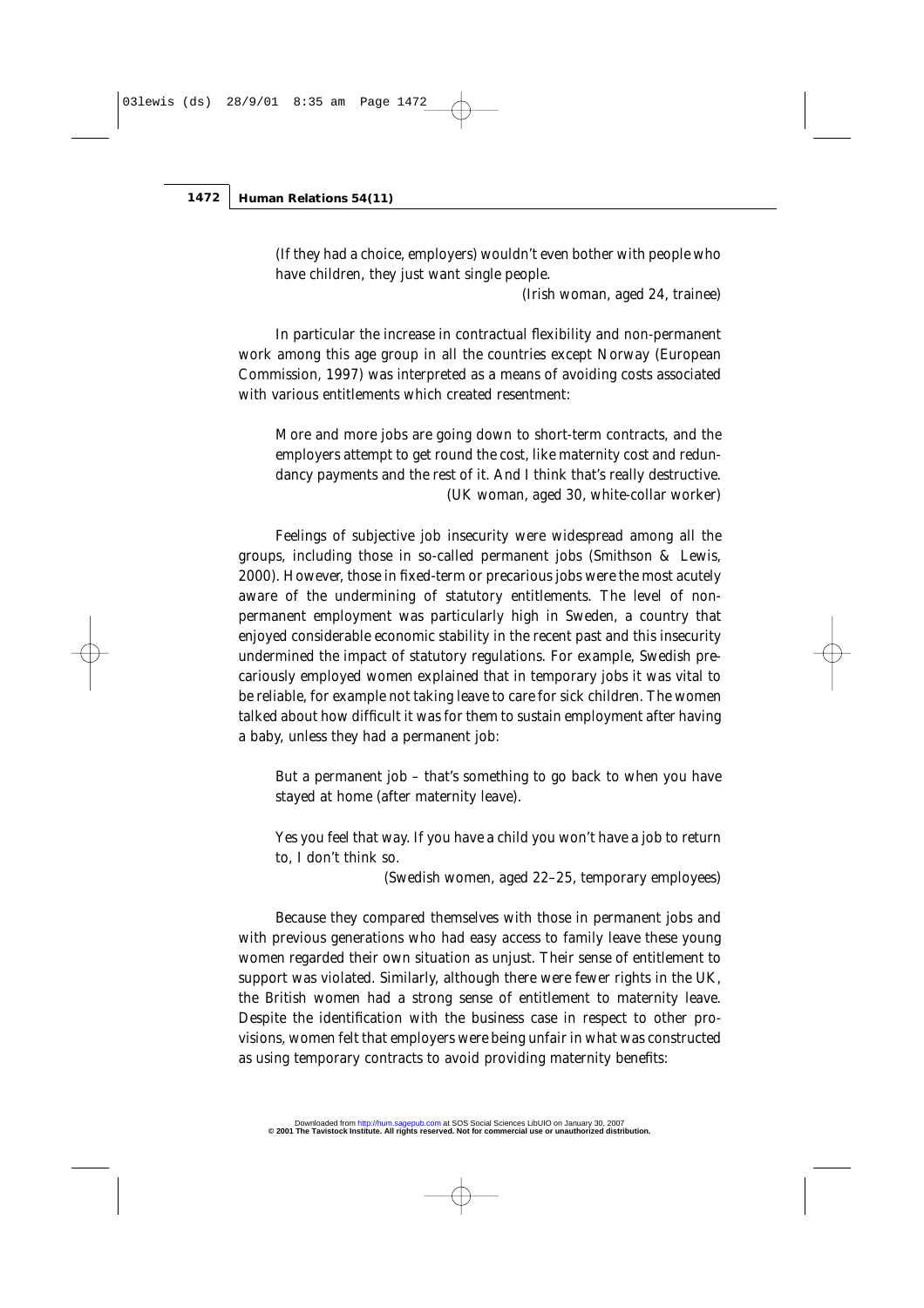'Cos I'm on a fixed term contract it means my maternity rights are kind of kaput basically. Even though I've been here for over five years in the same job . . . it means that my maternity rights are virtually nonexistent. And I don't think that's right, I think I should have the opportunity to, you know have the full benefits that somebody would have if they had a permanent post to start off with.

(UK woman, professional, aged 30, contract worker)

The situation was more complex in Portugal where economic conditions often prevented mothers from taking more than a minimal maternity leave and there was a perception that parental leave and taking leave to look after sick children could actually damage all women's employment prospects. In this situation even sense of entitlement to basic legal entitlement was reduced because of issues of perceived feasibility of taking leave and sustaining employment.

#### *Gendered sense of entitlement*

Consistent with other research (Hochschild, 1997; Lewis 1997) we found that sense of entitlement to employer support was highly gendered, though changing in contexts with the highest incidence of dual-earner couples (Aryee & Luk, 1997; Aryee et al., 1998). Men in all the countries had a much lower sense of entitlement than women to take up parental leave (a statutory paid provision in Sweden and Norway, a statutory unpaid provision in Portugal, and no statutory provision in Britain or Ireland at the time of the study). Only in Sweden and Norway, where one month of parental leave was exclusively for fathers, was parental leave for men considered a realistic possibility. Elsewhere many men said they hoped to be able to spend time with their children but doubted if that would be possible:

It would place my career at risk. But it would be ideal, at least personally, I would like to dedicate some of that time to the child. (Portuguese man, white-collar worker )

The Swedish, in contrast, felt that as more men took up parental leave entitlements, sex discrimination might be reduced and discrimination against parents substituted instead:

Now there have been so much talk about paternity leave that they [employers] have started to ask men as well. Before only women were penalized for having children. Fathers were people who went out and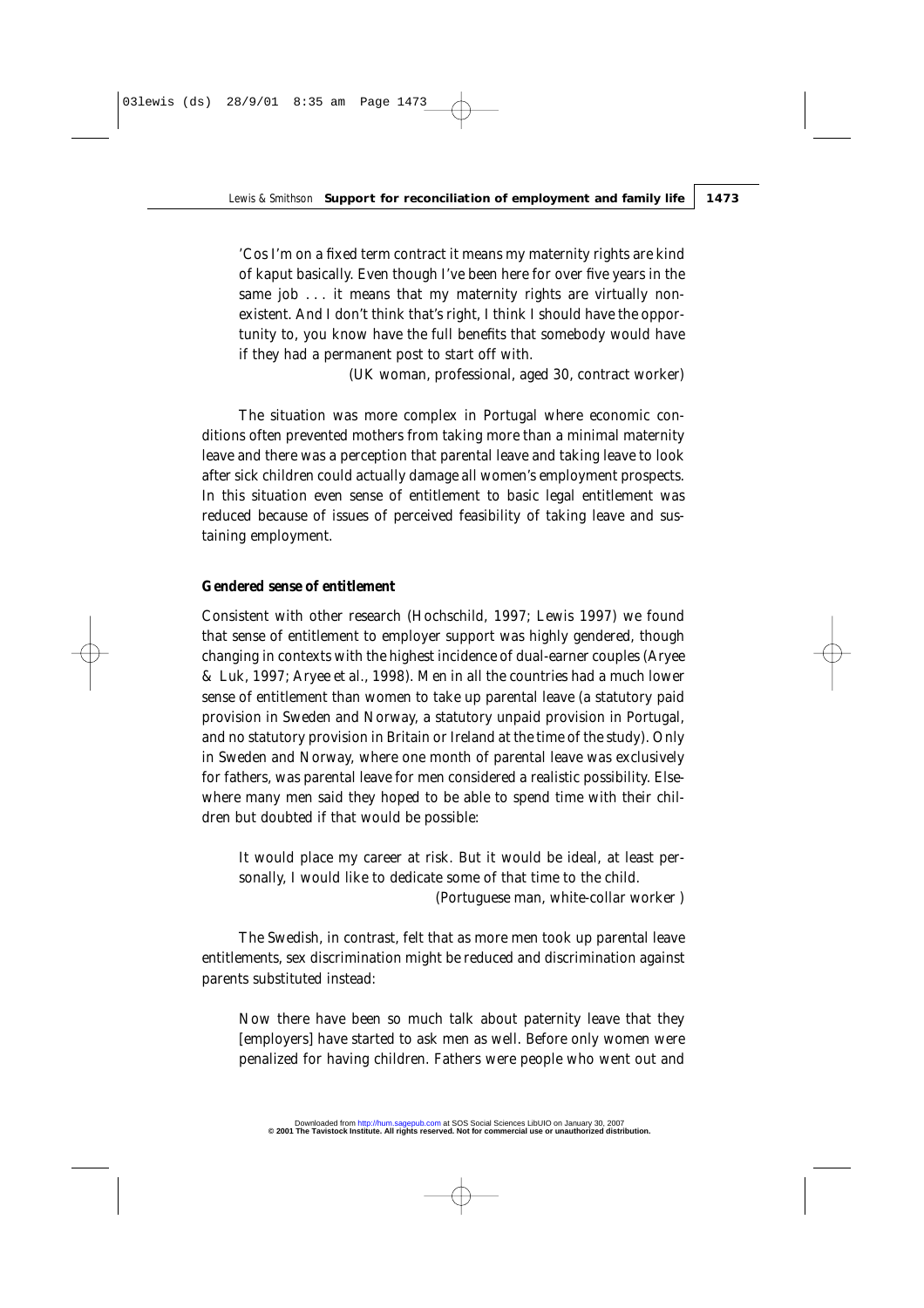in through doors. They shouldn't stay at home with sick children – now fathers are equally often at home.

(Swedish woman, unemployed)

Gender differences also cut across national social and economic context in relation to discussion about part-time work, which was widely available in Sweden, Norway and the UK (mainly to women) and quite rare in Ireland and Portugal. Where part time was normative most of the women said they would prefer to work part time if they have children. Although many said they would also like their partners to be able to work part time, and many of the men, especially the more educated, also hoped to be able to do this, few women or men thought it would be feasible for men to work part time:

Many women I work with are offered part-time work three days a week and it works very well, it's, I think we're still a long way from offering that to men.

What, the same offer's not made to men?

Well, there's two things, the men aren't, probably asking . . . and management has a long way to go before they recognize that that's important.

(UK men, aged 25–29, white-collar workers)

Most men compared themselves with other men rather than with women and felt little sense of entitlement to reduce working time for family reasons. In Portugal two full-time incomes were regarded as essential because of low wages, while in Ireland some reduction in working hours was seen as desirable for women, but only feasible if linked to a business case.

#### **Discussion and conclusions**

The research demonstrated that sense of entitlement to support for reconciling work and family varied among the participants in different national contexts, reflecting the gender contracts underpinning welfare states and the gender-related values on which they are based. Overall, participants in Sweden and Norway, where welfare states are based on an equality contract, demonstrated a higher sense of entitlement to support from the state and for employer flexibility in terms of working hours. Conversely, most participants in Ireland, Portugal and the UK expected less from both the state and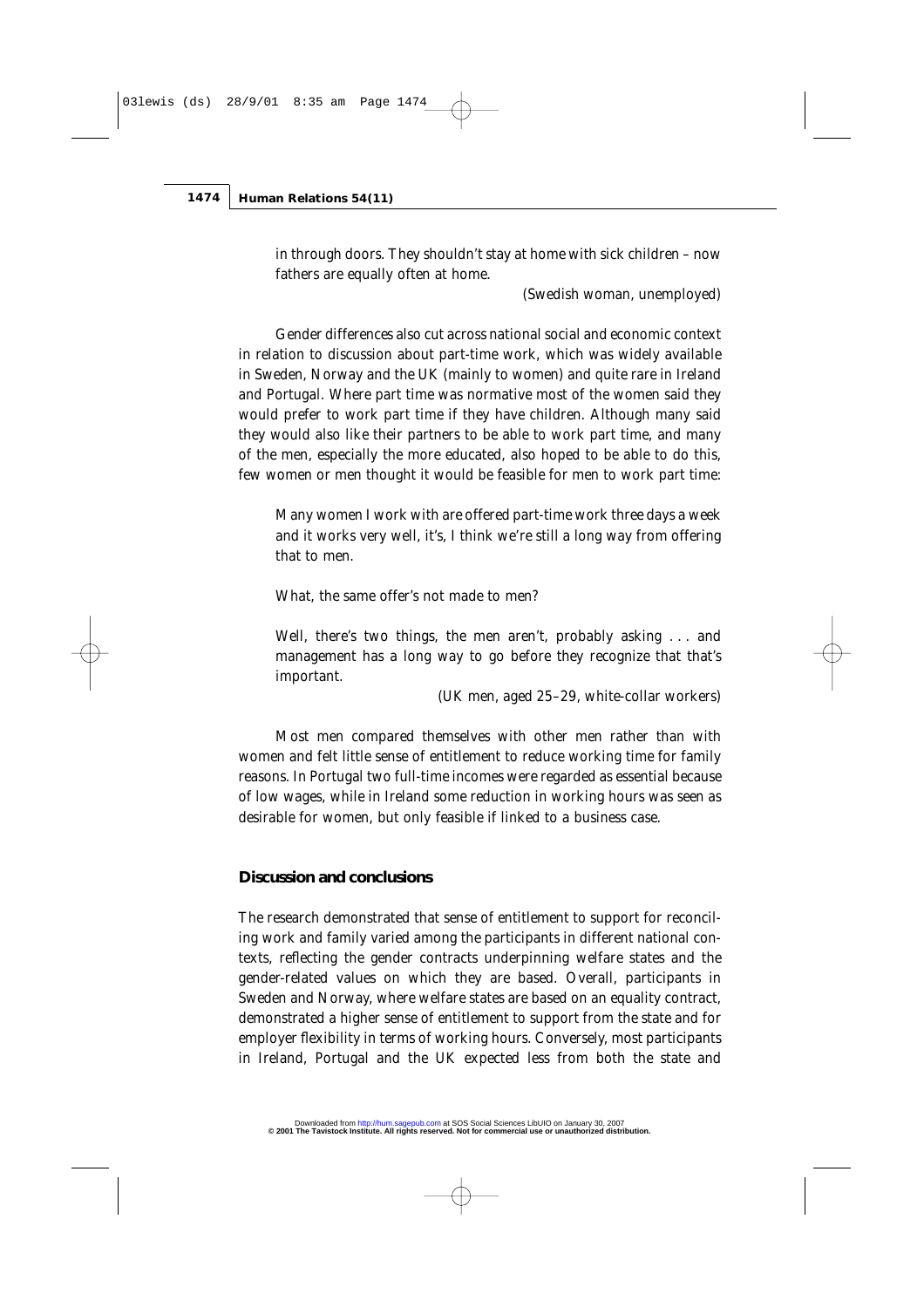employer, emphasizing instead self or family reliance. Sense of entitlement to support for reconciling work and family was particularly low among the Irish groups, where public policy reflected the most traditional values in relation to work and family and especially motherhood. Consistent with previous research (e.g. Reichle, 1996; Hochschild, 1997), sense of entitlement to work and family support remained gendered among these young adults, but less so in Sweden and Norway where there is strong state support for men as well as women to combine work and family roles.

This supports our hypothesis, that different welfare state regimes affect sense of entitlement to work–family support. Nevertheless, two salient factors impacting on sense of entitlement within these national contexts were the ability to make comparisons with social policy in other European countries, and the perception of economic benefits of workplace work–family arrangements to employers. Both can be explained by their impact on perceptions of feasibility of work–family supports, a crucial aspect of the social comparison process (Lerner, 1987). Awareness of supportive social policies in other countries permits social comparisons that demonstrate the feasibility of such provisions and also highlights the fact that such policies are normative in some contexts. Perception of economic benefits to employers, or the 'business case' for 'family friendly' workplace policies (Galinsky & Johnson, 1998) also enhances perceptions of feasibility and enables participants to construct employer supports as entitlements rather than favours. The impact of the 'business case' on sense of entitlement in some contexts suggests that many of these young adults took the employer's perspective, even to the extent of privileging employers' assumed needs over their own. However the sense of injustice expressed by women in Sweden and the UK when they felt that their maternity leave entitlements had been undermined by temporary employment contracts, suggests that when sense of entitlement to statutory support is well established, employer interests become less salient in the construction of what are rights or favours. Thus economic and labour market factors interact with social policy context to influence sense of entitlement to work–family support.

Employee expectations of employers are often discussed in terms of the psychological contract, that is the perception of what employers and employees owe each other, which operate informally over and above the formal contract of employment (Rousseau, 1995). The use of sense of entitlement as an explanatory framework in this article broadens discussion of employee–employer expectations by the focus on processes of social comparison within the wider social context of gender contracts implicit in different welfare state models.

Some caution must be exercised in interpreting the findings reported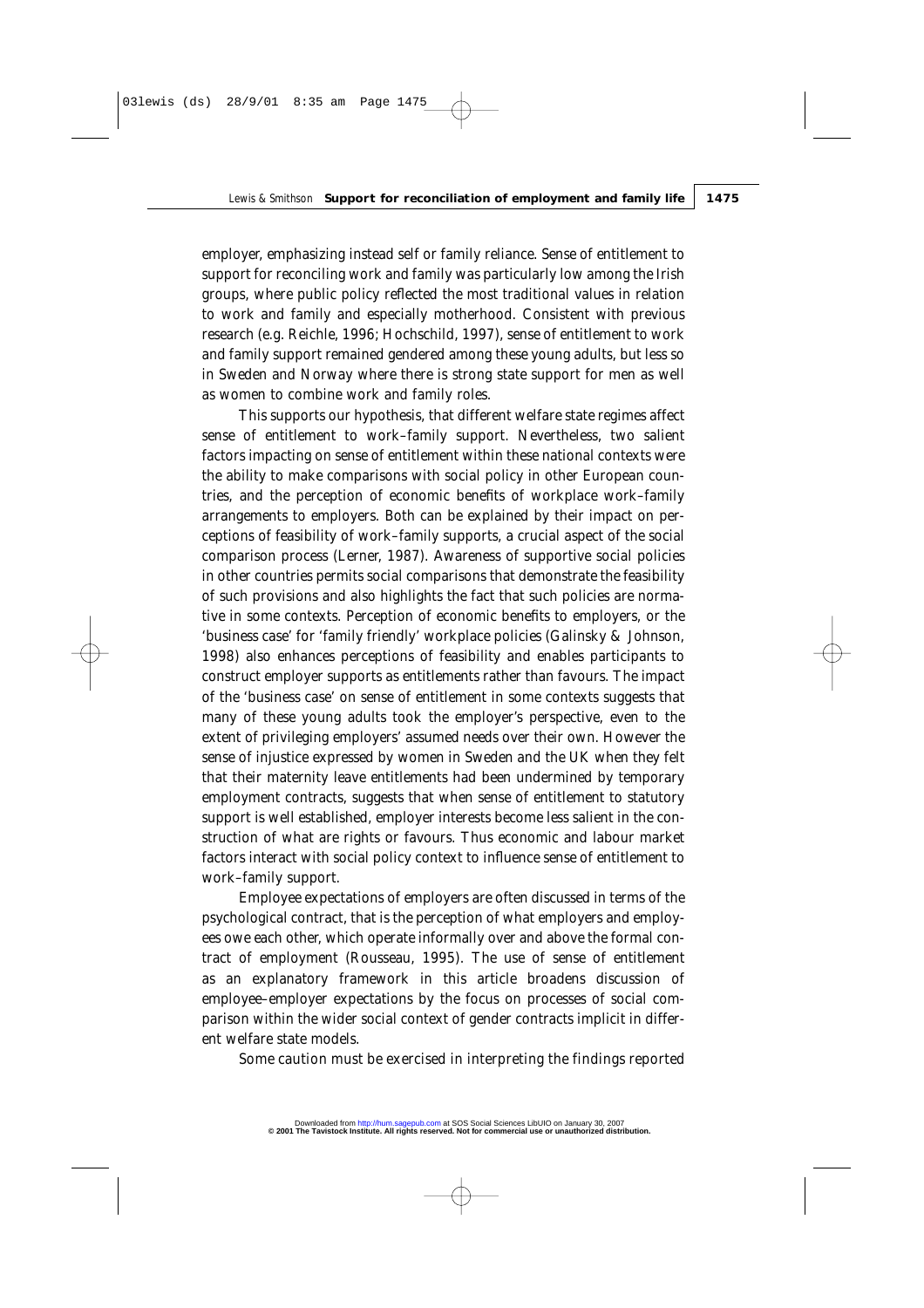here. The research revealed the ways in which these young adults talked about work and family issues and their perceived entitlements to support from their own standpoints. However, the study dealt with expectations of the future, and young people's views may change as their family situations change. There may also be discrepancies between what people say they feel entitled to expect, and what they will actually put up with (Smithson, 1999). Earlier studies have demonstrated that the area of work and family expectations is often fraught with inconsistencies (Condor, 1986; Wetherell et al., 1987). Longitudinal research, following young workers through the transition to parenthood and beyond in different national contexts, would help to elucidate the impact of social policy on sense of entitlement to work–family support and actual strategies for integrating work and family.

Notwithstanding these limitations, the findings of this study extend previous largely quantitative research by indicating the importance of looking beyond immediate environments in examining and explaining sense of entitlement to support for work and family life. Social comparisons and perceptions of feasibility and norms are clearly not made in a vacuum and future research on sense of entitlement could expand our understanding of wider contextual influences not only in relation to work and family, but also with respect to, for example, gender relations and employment outcomes, which have tended to be the focus of previous research on sense of entitlement.

The findings have a number of potential implications for both public policy and employer policy and practice on work–family issues. European policy aims to empower those with family responsibilities and extend choice of work–family strategies. There is some evidence from this study that national social policies can indeed contribute to enhanced feelings of personal control in relation to the reconciliation of work and family. There is also evidence to suggest that communicating well-established policies such as childcare provisions and progressive parental leave regulations to those in countries with fewer provisions may increase sense of entitlement. As violation of perceived entitlement can motivate changes in behaviour, awareness of public policies elsewhere in Europe may lead to demands or campaigns for more state supports for work and family in countries with fewer state supports. Campaigns to change policy must be made in tandem with campaigns to change societal values, as state support both contributes to and is affected by the cultural construction of the gender contract. Efforts such as a highly visible campaign on long working hours, organised by a British voluntary organization, *Parents at work*, in 1995, may be useful and should be evaluated in terms of their contribution to raising awareness of, or perhaps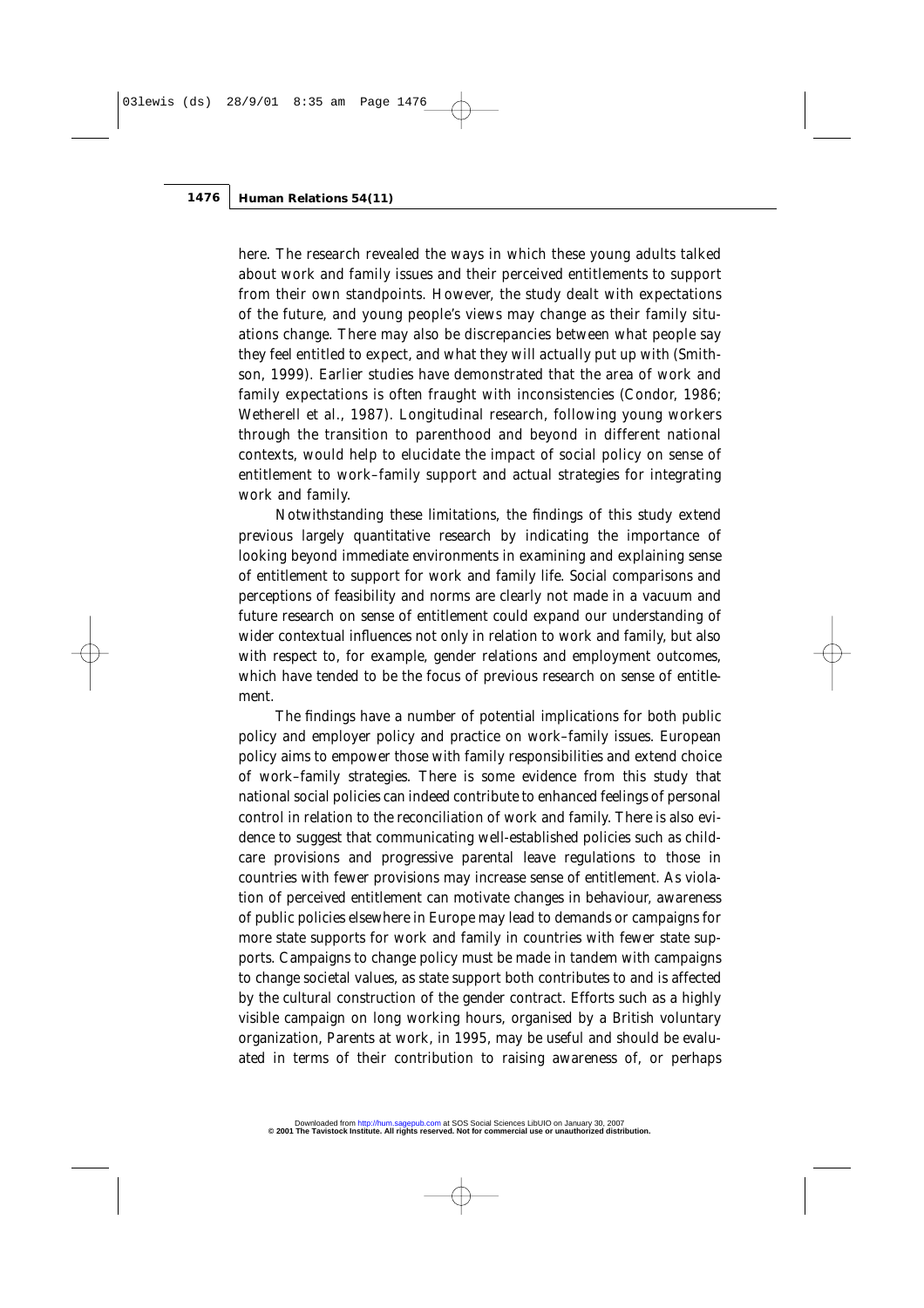challenging, the assumptions and values underpinning current expectations and sense of entitlement in relation to work and family.

In the workplace, the business case is usually advocated as a way of persuading employers to implement family friendly policies and practices (Galinsky & Johnson, 1998; Bevan et al., 1999). The results of this study suggest it may also play a significant role in enhancing employees' sense of entitlement to demand or take up such policies, particularly in contexts where legitimization of work–family balance does not come from the state. The impact of communicating the business case for work–family policies could be the subject of further research. In addition, further research might examine variations in the implementation of work family benefits across firms in the same welfare state (Goodstein, 1994; Forth et al., 1997), and how perception of these impact on the sense of entitlement of employees.

While this may be an argument for the articulation and wider communication of the business case, the results also indicate two weaknesses of this argument. First, the effects are selective; less skilled workers who consider themselves least valuable to the organization benefit the least from this type of thinking. And second, in the context of globalization employers are increasingly seeking flexible labour forces, transferring risk from the organization to employees by non-permanent, contingent employment contracts, and undermining rights and expectations (Smithson & Lewis, 2000). Statutory rights, as they become internalized as sense of entitlement, however, have the capacity to reduce the impact of the business case in the construction of entitlements and rights and therefore have the potential to empower a wider range of employees.

European Directives have gone some way towards harmonizing social policies across member states, but many national differences remain. However, as welfare states as well as employing organizations are increasingly downsized (Gonyea & Googins, 1996; Quilgars & Abbott, 2000), national differences in social policy support for reconciling work and family may become increasingly irrelevant. A challenge for policy makers at European, national and organizational levels in the future will be to identify circumstances under which employees with family responsibilities can develop and sustain a sense of entitlement to the supports they need to fulfil the demands of both work and family roles, in the context of prevailing discourses of individualism and uncertainty.

#### **Acknowledgements**

The research was co-funded by DGV of the European Commission as part of the Fourth Action Programme on Equal Opportunities. The research was carried out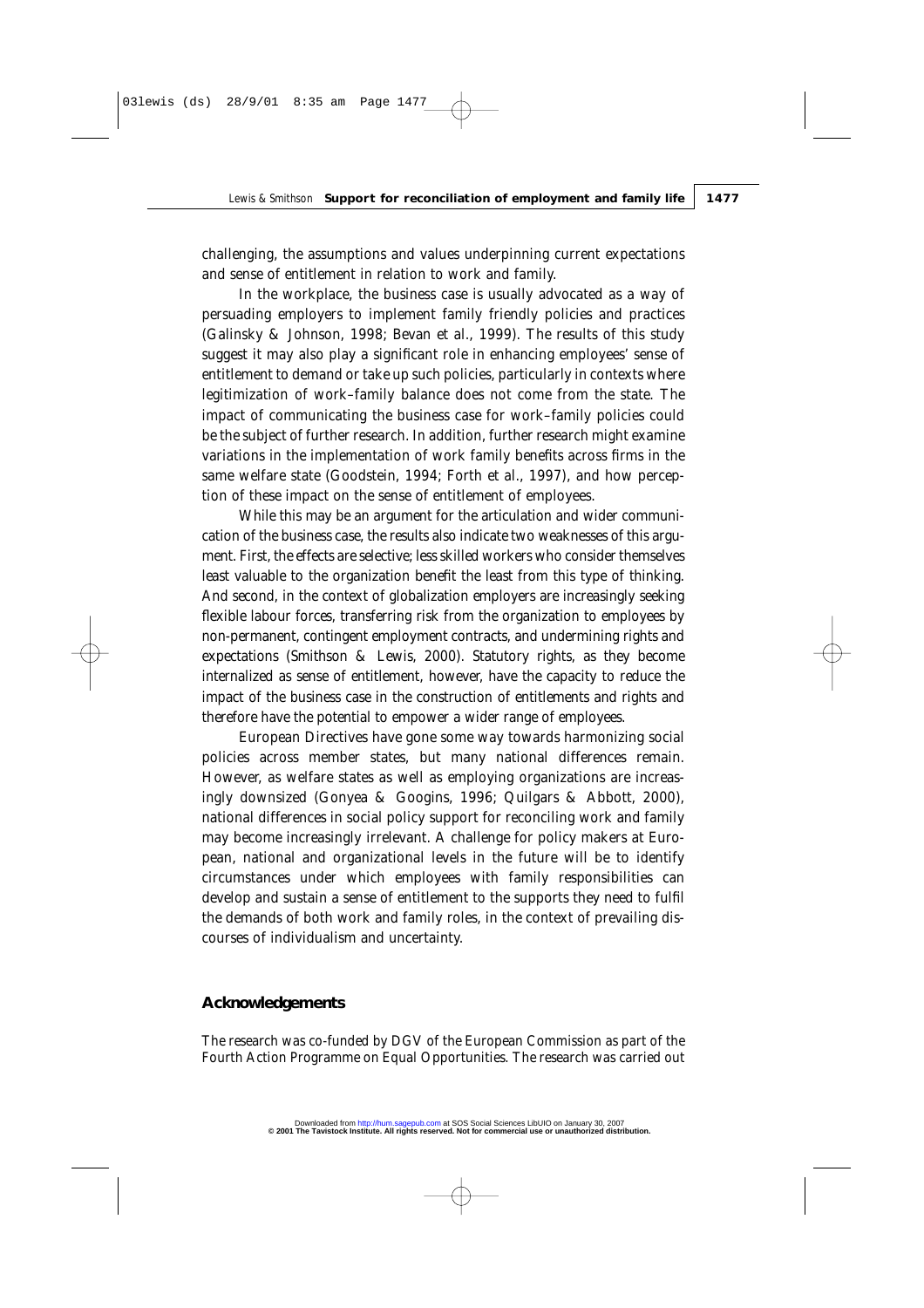by the authors and also (in their respective countries) by Julia Brannen, (Thomas Coram Research Unit, University of London), Ann Nilsen (University of Bergen), Pat O'Connor (University of Limerick), Maria das Dores Guerreiro (ISCTE, Portugal), and Clarissa Kugelberg (University of Uppsala, Sweden).

#### **Notes**

- 1 A total of 17 percent of the participants were in temporary jobs, which is typical for young adults in this age group across the five countries (European Commission, 1997; Lewis et al., 1998).
- 2 We include age of speakers where this is possible, but this is not always possible because of the difficulties in identifying all individual speakers in focus group tapes.

#### **References**

- Andersson, L. Employee cynicism: An examination using a contract violation framework. *Human Resources*, 1996, *49*, 1395–1418.
- Aryee, S. & Luk, V. Balancing two major patterns of adult life experience: Work and family identity among dual-earner couples. *Human Relations*, 1997, *50,* 465–88.
- Aryee, S., Luk, V. & Stone, R. Family responsive variables and retention-relevant outcomes among employed parents. *Human Relations*, 1998, *51,* 73–87.
- Bauman, Z. *Globalisation: The human consequences*. London: Polity Press, 1998.
- Beck, U. The reinvention of politics: Towards a theory of reflexive modernization. In U. Beck, A. Giddens and S. Lash (Eds), *Reflexive modernization: Politics, tradition and aesthetics in the modern social order*. Cambridge: Polity Press, 1994.
- Bevan, S., Kettley, P. & Patch, A. *Who cares? The business benefits of carer-friendly policies.* Brighton: Institute of Employment Studies, 1997.
- Bevan, S., Dench, S., Tamkin, P. & Cummings, A. *Family friendly employment: The business case*. London: DfEE, 1999.
- Brannen, J. & Moss, P. *Managing mothers*. London: Unwin Hyman, 1991.
- Brannen, J., Moss, P., Owen, C. & Wale, C. *Mothers, fathers and employment: Parents and the labour market 1984–1994.* Sheffield: Department for Education and Employment, 1997.
- Brannen, J. & Smithson, J. Combining employment and parenthood: Ideal and practical possibilities. *Sociologia, Problemas e Praticas*, 1998, *27*, 11–26.
- Brewster, C. & Hegewisch, A. *Policy and practice in human resource management*. London: Routledge, 1994.
- Burgoyne, C.B. & Lewis, A. Distributive justice in marriage: Equality or equity? *Journal of Community and Applied Social Psychology*, 1994, *4*(2), 101–14.
- Byslma, W.H. & Major, B. Social comparisons and contentment: Exploring the psychological costs of the gender wage gap. *Psychology of Women Quarterly*, 1994, *18,* 241–9.
- Condor, S. Sex–role beliefs and 'traditional' women: Feminist and intergroup perspectives. In S. Wilkinson (Ed.), *Feminist social psychology*. Milton Keynes: Open University Press, 1986.
- Desmarais, S. & Curtis, J. Gender and perceived pay entitlement: Testing for effects of experience with income. *Journal of Personality and Social Psychology*, 1997, *72*(1), 141–50.
- Den Dulk, L., Van Doorne-Huiskes, A. & Schippers, J. *Work–family arrangements in Europe*. Amsterdam: Thela Thesis, 1999.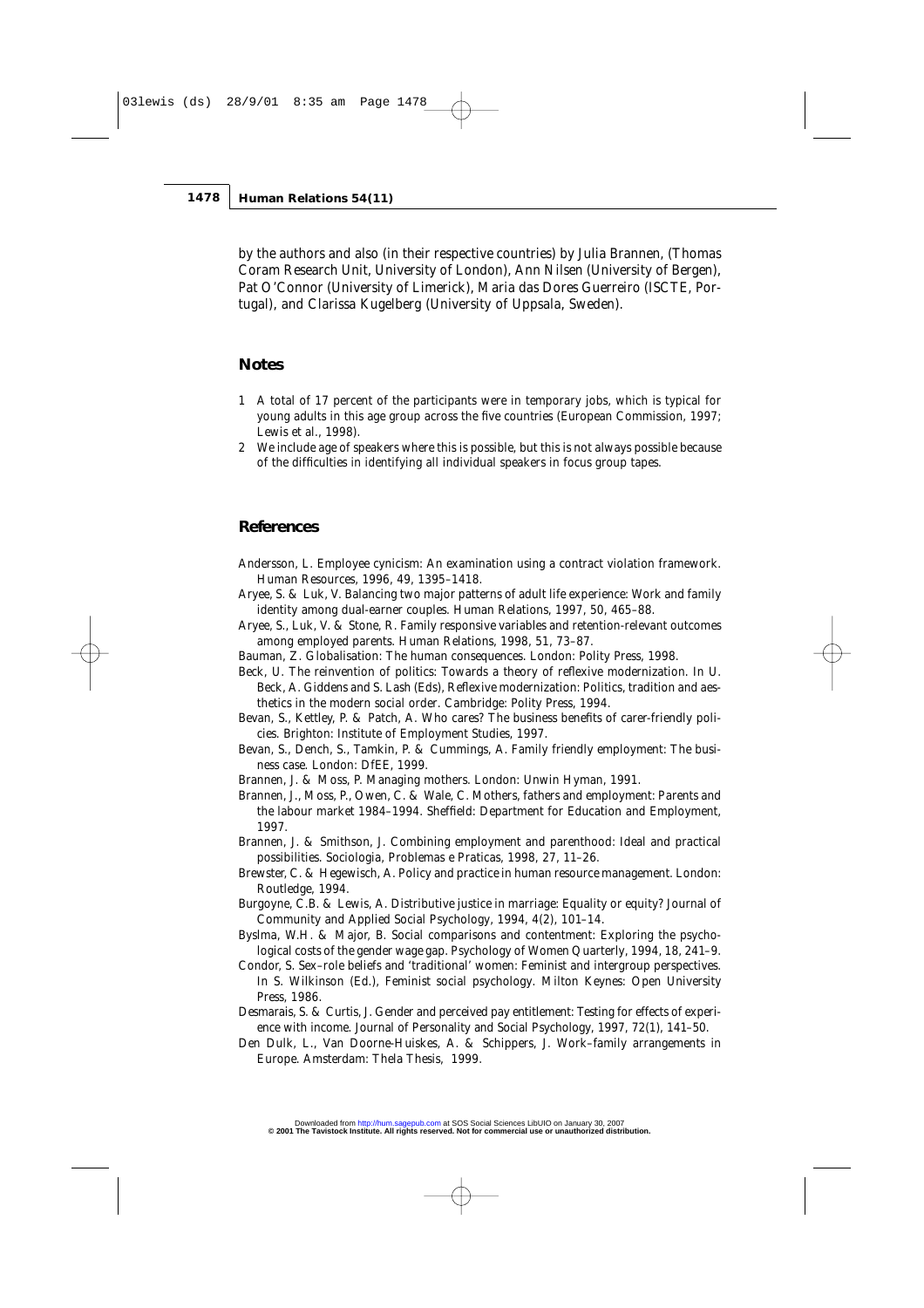- Deven, F. & Moss, P. *Parental leave in Europe: Research and policy issues*. Brussels: CBGS/NIDI, 2000.
- Duncan, S. The diverse worlds of European Patriarchy. In M. Dolors Garcia-Ramon and J. Monk (Eds), *Women of the European Union: The politics of work and daily life*. London: Routledge, 1996.

Esping-Anderson, G. *The three worlds of welfare capitalism*. Cambridge: Polity, 1990.

- European Commission *Youth in the European Union: From education to working life*. Luxembourg: European Commission, Office for Official Publications of the European Communities, L-2985, 1997.
- European Commission *Equality quarterly news*. Brussels: Directorate General V. Employment, Industrial Relations and Social Affairs, 1999a.
- European Commission *Equal opportunities magazine*. Luxembourg: Office for Official Publications of the European Communities,1999b.
- Eurostat *Labour force survey: Results 1996*. Luxembourg: Office for Official Publications of the European Communities, 1997.
- Evans, K. & Furlong, A. Metaphors of youth transitions: Niches, pathways, trajectories and navigations. In J. Bynner, L. Chisholm and A. Furlong (Eds), *Youth, citizenship and social change in a European context*. Aldershot: Avebury, 1997.
- Forbes, I. Equal opportunity: Radical, liberal and conservative critiques. In E. Meehan and S. Sevenhuijsen (Eds), *Equality politics and gender*. London: Sage, 1991.
- Forth, J., Lissenburgh, S., Callendar, C. & Millward, N. *Family friendly working arrangements in Britain, 1996*. Research Report No 16, Policy Studies Institute, London: DfEE, 1997.
- Furlong, A. & Cartmel, F. *Young people and social change: Individualization and risk in late modernity*. Milton Keynes: Open University Press, 1997.
- Galinsky, E. & Johnson, A.A. *Reframing the business case for work–life initiatives*. New York: Families and Work Institute, 1998.
- Giddens, A. Living in a post-traditional society. In U. Beck, A. Giddens and S. Lash (Eds), *Reflexive modernization: Politics, tradition and aesthetics in the modern social order*. Cambridge: Polity Press, 1994.
- Glaser, B.G. & Strauss, A.L. *The discovery of grounded theory: Strategies for qualitative research*. New York: Aldine, 1967.
- Gonyea, J. & Googins, B. The restructuring of work and family in the United States: A new challenge for American corporations. In S. Lewis and J. Lewis (Eds), *The work/family challenge: Rethinking employment.* London: Sage, 1996, pp. 63–78.
- Goodstein, J.D. Institutional pressures and strategic responsiveness: Employer involvement in work–family issues. *Academy of Management Journal,* 1994, *37*, 350–82.
- Grover, S.L. Predicting the perceived fairness of parental leave policies. *Journal of Applied Psychology,* 1991, *76*, 247–55.
- Haas, L. & Hwang, P. Company culture and men's usage of family leave benefits in Sweden. *Family Relations,* 1995, *44*, 28–36.
- Hirdmann, Y. Genussystemet reflexioner kring kvinnors sociala underordnung. *Kvinnovetenskapligt Tidskrift,* 1988, *3*, 49–63.
- Hochschild, A. *The time bind.* New York: Metropolitan, 1997.
- Holt, H. & Thaulow, I. Formal and informal flexibility in organisations. In S. Lewis and J. Lewis (Eds), *The work family challenge: Rethinking employment.* London: Sage, 1996.
- Kitzinger, J. The methodology of focus groups: The importance of interaction between research participants. *Sociology of Health and Illness*, 1994, *16*, 103–121.
- Kofman, E. & Sales, R. The geography of gender and welfare in Europe. In Maria Dolors, Garcia-Ramon and Janice Monk (Eds), *Women of the E.U.: The politics of work and daily life*. London: Routledge, 1996.
- Kossek, E.E & Oseki, C. Bridging the work–family policy and productivity gap: A literature review. *Community, Work and Family*, 1999, *2*(1): 7–32.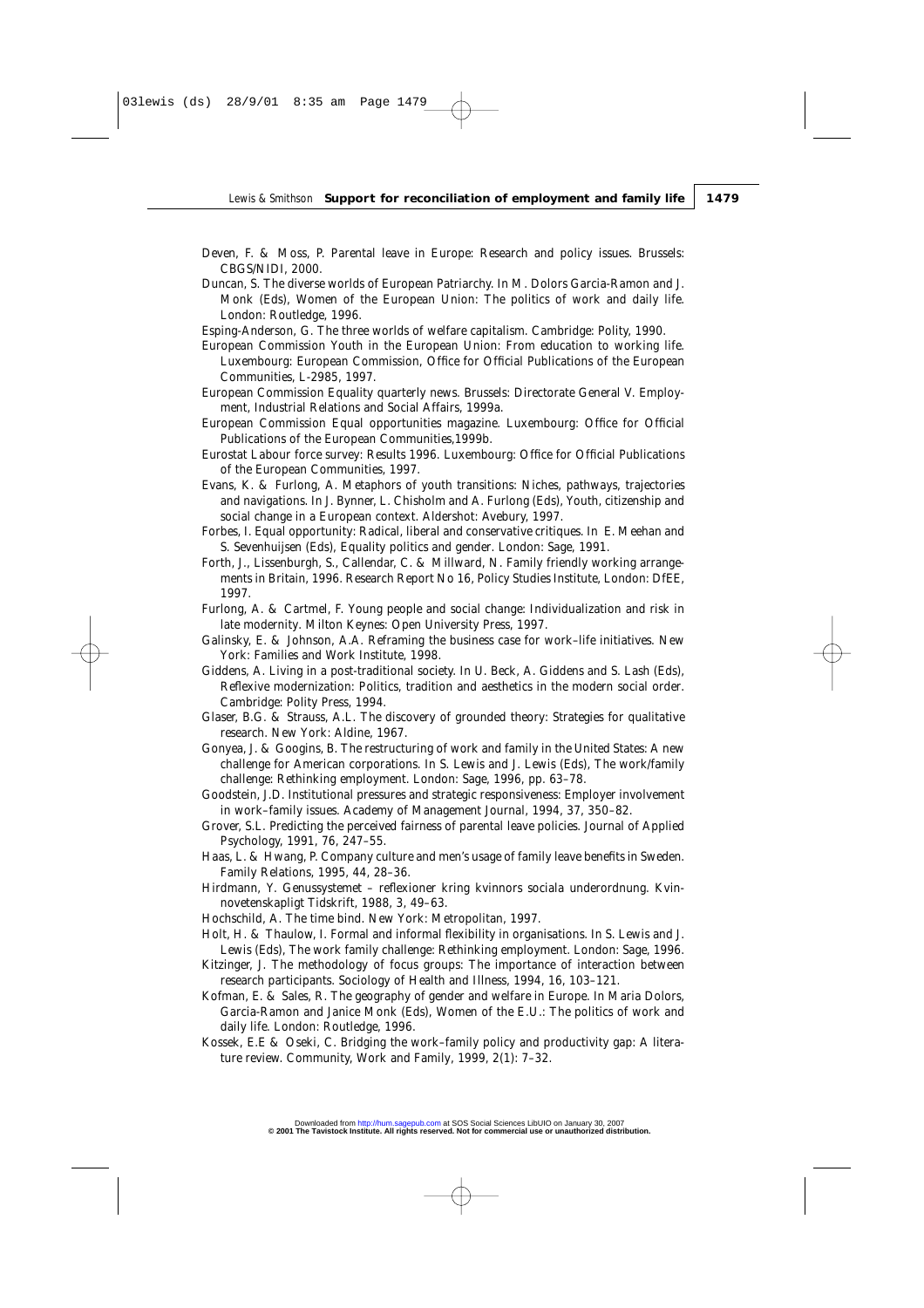- Kreuger, R.A. *Analyzing and reporting focus group results: Focus Group Kit,* Vol. 6*.* Newbury Park, CA. Sage, 1998.
- Kugelberg, C. *Perceiving motherhood and fatherhood: Swedish working parents with young children*. Uppsala: University of Uppsala Studies in Cultural Anthropology 26, 1999.
- Lerner, M.J. Integrating societal and psychological rules of entitlement: Implications for comparable worth. *Social Justice Research*, 1987, *1*, 107–25.
- Lewis, J. Gender and the development of welfare regimes. *Journal of European Social Policy*, 1992, *2*(3), 159–73.
- Lewis, S. Sense of entitlement, family friendly policies and gender. In H. Holt and I. Thaulow (Eds), *The role of companies in reconciling work and family life* Copenhagen: Danish National Institute of Social Research, 1996.
- Lewis, S. Family friendly policies: A route to changing organisational change or playing around at the margins. *Gender, Work and Organisation,* 1997, *4*, 13–23.
- Lewis, S. & Cooper, C.L. *Career couples*. London: Unwin Hyman, 1989.
- Lewis, S. & Lewis, J. Work family conflict: Can the law help? *Legal and Criminological Psychology,* 1997, *2*,155–67.
- Lewis, S., Kagan, C. & Heaton, P. Economic and psychological benefits from employment: The experiences of mothers of disabled children. *Disability and Society,* 1999, *14*, 561–75.
- Lewis, S., Smithson, J., Brannen, J., Das Dores Guerreiro, M., Kugelberg, C., Nilsen, A. & O'Connor, P. *Futures on hold: Young Europeans talk about combining work and family life*. Manchester: IOD research group, Manchester Metropolitan University, 1998.
- Major, B. Gender, entitlement and the distribution of family labor. *Journal of Social Issues,* 1993, *49*(3), 141–59.
- Major, J. Gender, justice and the psychology of entitlement. In P. Shaver and C. Hendrick (Eds), *Review of personality and social psychology*, Vol. 7. Newbury Park, CA: Sage, 1987, pp. 124–48.
- Meehan, E. & Sevenhuijsen, S. *Equality politics and gender*. London: Sage, 1991.
- Montada, L. & Lerner, M.J. (Eds) *Current societal concerns about justice.* Critical issues in social justice. New York: Plenum Press, 1996.
- Morgan, D.L. *Focus groups as qualitative research*. Newbury Park, CA: Sage, 1988.
- Moss, P. Reconciling employment and family responsibilities: A European perspective. In S. Lewis and J. Lewis (Eds), *The work family challenge: Rethinking employment*. London: Sage, 1996.
- Myers, G. Displaying opinions: Topics and disagreement in focus groups. *Language in Society*, 1998, *27*, 85–111.
- Nasman, E. Sweden and the reconciliation of work and family life. In L. den Dulk, A. van Doorne-Huiskes and J. Schippers (Eds), *Work–family arrangements in Europe*. Amsterdam: Thela Thesis, 1999, pp. 131–50.
- Nilsen, A. Forever young? A life course perspective on individualisation. *Sociologia: Problemas e Praticas*, 1998, *27*(2), 59–78.
- Nilsen, A. Where is the future? Time and space as categories in analyses of young people's images of the future. *Innovation*, 1999, *12*(2), 175–94.
- O'Connor, P. A society in transition: Socially created problems and solutions Irish style. *Sociologia, Problemas e Praticas*, 1998, *27*, 79–96.
- Pfau-Effinger, B. The gender contract and part-time work by women Finland and Germany compared. *Environment and Planning*, 1994, *26*,1355–76.
- Quilgars, D. & Abbott, D. Working in the risk society: Families perceptions of, and responses to, flexible labour markets and the restructuring of welfare. *Community, Work and Family*, 2000, *3*, 15–36.
- Reichle, B. From is to ought and the kitchen sink: On the justice of distributions in close